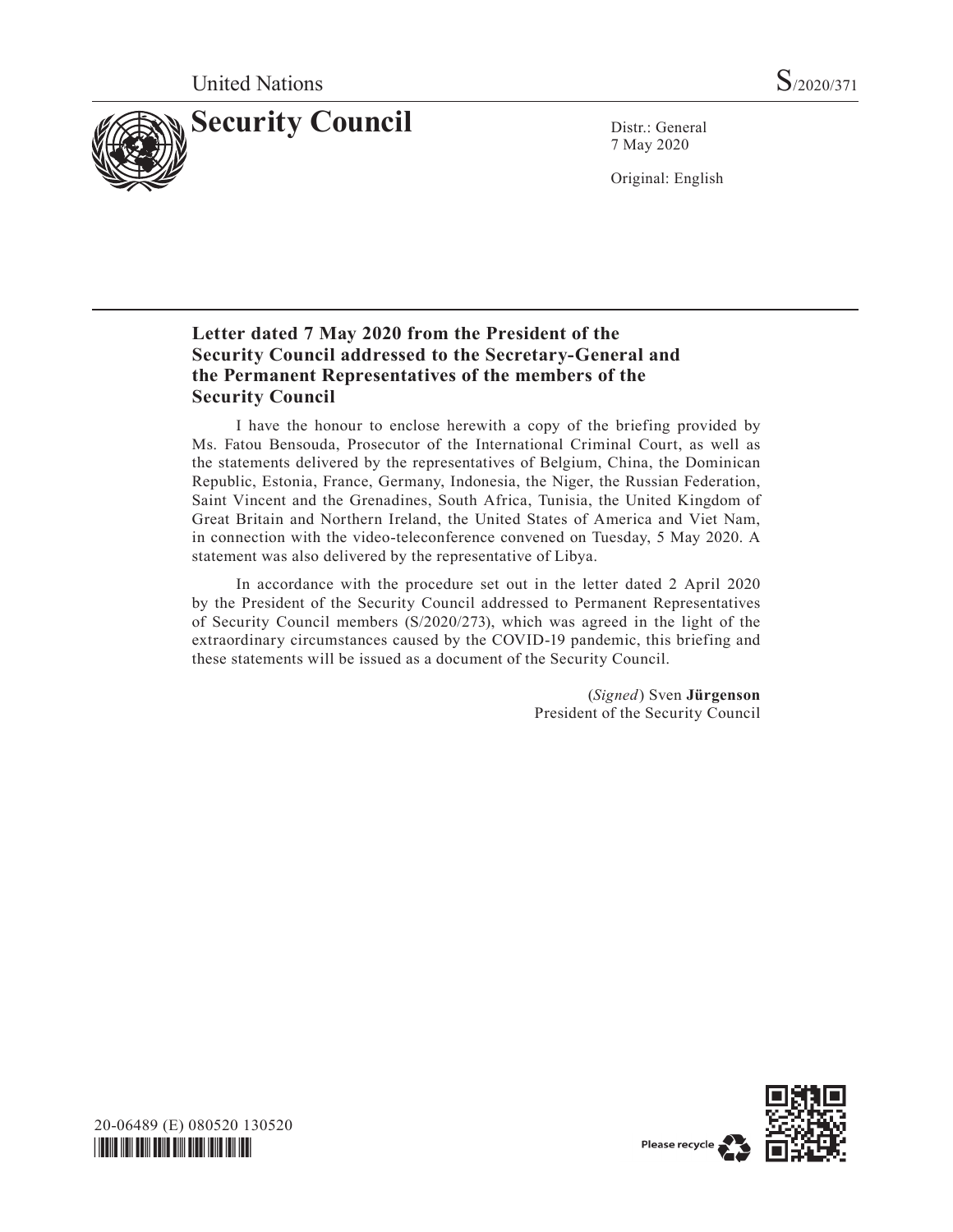#### **Annex I**

#### **Statement by Mrs. Fatou Bensouda, Prosecutor of the International Criminal Court**

Given the exceptional circumstances in which we currently find ourselves owing to the coronavirus disease (COVID-19) pandemic, I am pleased to appear before the Security Council via video-teleconference to deliver my Office's nineteenth report on the situation in Libya, pursuant to resolution 1970 (2011).

I congratulate Estonia on assuming the presidency of the Security Council for the month of May and express my gratitude to the Council for facilitating today's remote briefing.

Allow me at the outset also to express my condolences to Council members and indeed all members of the United Nations family for the untimely deaths of their respective citizens caused by this global pandemic and to convey our solidarity in the fight to contain the spread of the virus.

Relatedly, let me also emphasize that, despite some inevitable limitations caused by the COVID-19 pandemic, my Office's Libya team is forging ahead with its judicial work and investigations, managing to remain active and productive in these exceptional times. The Libya situation remains a priority for my Office, and I take the opportunity afforded by this forum to announce that my team is working on applications for new warrants of arrest.

The Security Council is well aware that, since my last report and briefing (see S/PV.8660), serious violence related to the armed conflict in Libya, particularly in and around Tripoli, has regrettably not abated. It is now over a year since the offensive on Tripoli by the eastern-based militia known as the Libyan National Army, headed by General Khalifa Haftar, started. My Office continues to carefully monitor the unfolding events. Of particular concern to my Office are the high numbers of civilian casualties, largely reported to be resulting from air strikes and shelling operations. My team continues to gather and analyse information about incidents that have occurred during the recent period of armed conflict that may constitute crimes under the Rome Statute.

I reiterate that intentionally directing attacks against the civilian population or against individual civilians not taking direct part in hostilities is a war crime under the Rome Statute. Likewise, the Rome Statute prohibits the intentional directing of attacks against hospitals and other buildings protected under international law, such as those dedicated to religion or education, when they are not military objectives. Even where military targets are involved, the principle of proportionality applies.

I have previously also brought to the Council's attention the issue of arbitrary detention and serious mistreatment of migrants and refugees attempting to transit through Libya. These detentions are a grave and persistent problem, and my Office continues to dedicate resources to investigating this matter. In particular, important progress has been achieved through the adoption of a cooperation strategy by my Office, which focuses on the exchange of evidence and information with relevant States and organizations. This activity is conducted with a view to taking advantage of synergies and supporting investigations and prosecutions in domestic jurisdictions. These efforts, I am pleased to report, are producing helpful results.

It is worth stressing that the issue of arbitrary detention and serious mistreatment of detainees affects not only migrants and refugees, but also thousands of other people detained in prisons and detention centres across Libya. The latest figures indicate that the detention of persons without due process is widespread. Many people are being detained without lawful basis or denied their fundamental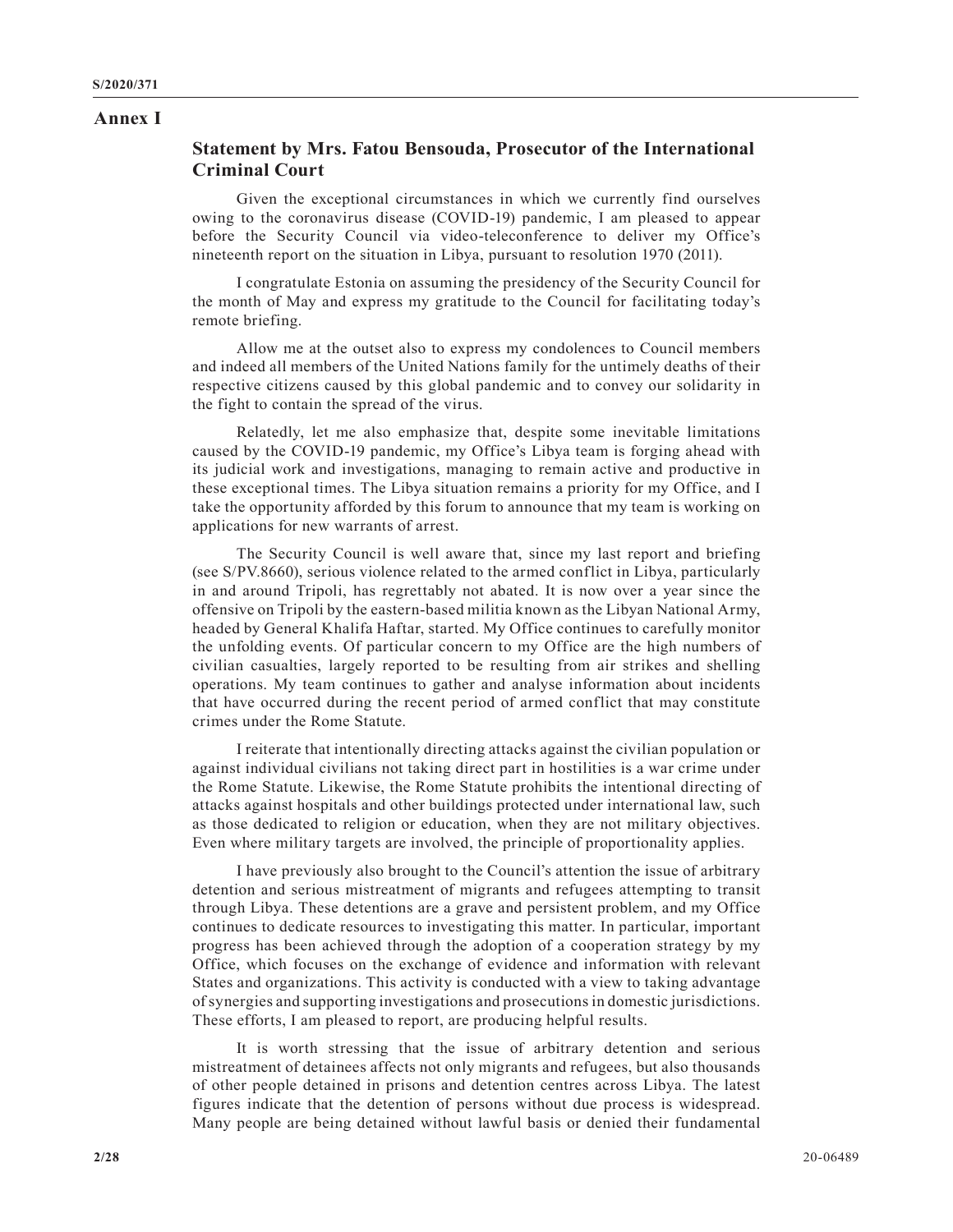procedural rights. Persons detained without the proper protection of the law are at greater risk of serious forms of mistreatment, including murder, torture, rape and other forms of sexual violence.

Information obtained by my Office indicates that such crimes are all too common. Former detainees report brutal methods of torture. Detention-related victims of rape and other forms of sexual violence include men, women and children. Detainees have died from injuries sustained through torture and from the failure to provide proper and timely medical care.

My Office is aware of allegations of serious violations in many prisons and detention facilities throughout Libya. Of particular note are Al-Kuweifiya and Gernada prisons located in eastern Libya. These allegations also extend to Mitiga prison in Tripoli, which is controlled by an armed group known as the Special Deterrence Force. This group officially falls under the authority of the Ministry of Interior of the Government of National Accord.

Serious and urgent reforms in many Libyan prisons and detention facilities appear necessary in order to prevent future crimes. Accountability for alleged past violations is equally important. Primary responsibility for investigating and prosecuting these alleged crimes rests with Libya. My Office continues to closely follow up on these allegations.

Reports received by my Office also indicate increasing numbers of cases of enforced disappearance, committed with close to total impunity. The crime against humanity of enforced disappearance entails the refusal to provide information on the fate or whereabouts of persons who have been arrested and detained by a State or political organization, or with its authorization, support or acquiescence.

The crime of enforced disappearance inflicts severe suffering on the family of the missing person. It can also spread terror within a society. When targeted against prominent members of the community, such as political activists, human rights defenders and journalists, it sends a strong message that voices of dissent will not be tolerated. For these reasons, and others, the crime of enforced disappearance has grave consequences for both individuals and communities.

Emblematic of this disturbing trend is the case of Ms. Siham Sergewa, a member of the Libyan House of Representatives. Ms. Sergewa has been missing since 17 July 2019, when armed men allegedly kidnapped her from her home in Benghazi. Her fate and whereabouts remain unknown. Recent information obtained by my Office may point to those responsible for Ms. Sergewa's disappearance. Investigations to verify this information are continuing.

Hate speech in Libya also appears to be on the rise. Derogatory and dehumanizing language targeted at certain individuals or groups of people is now pervasive in both traditional and social media. This is cause for concern. This type of language generates both hatred and fear in the community and deepens divisions within society. It sows the seeds for crimes against targeted groups and individuals and foments conditions in which mass atrocity crimes can occur.

Under the Rome Statute, a person who instigates the commission of crimes by others is also responsible for those crimes. Such instigation can include the making of public statements that incite attacks on specific ethnic or social groups. Leaders and prominent members of the community have a special responsibility to lead by example and refrain from hate speech. Anyone who incites fear, hatred and division in the community causes harm not only to those targeted, but also to society as a whole.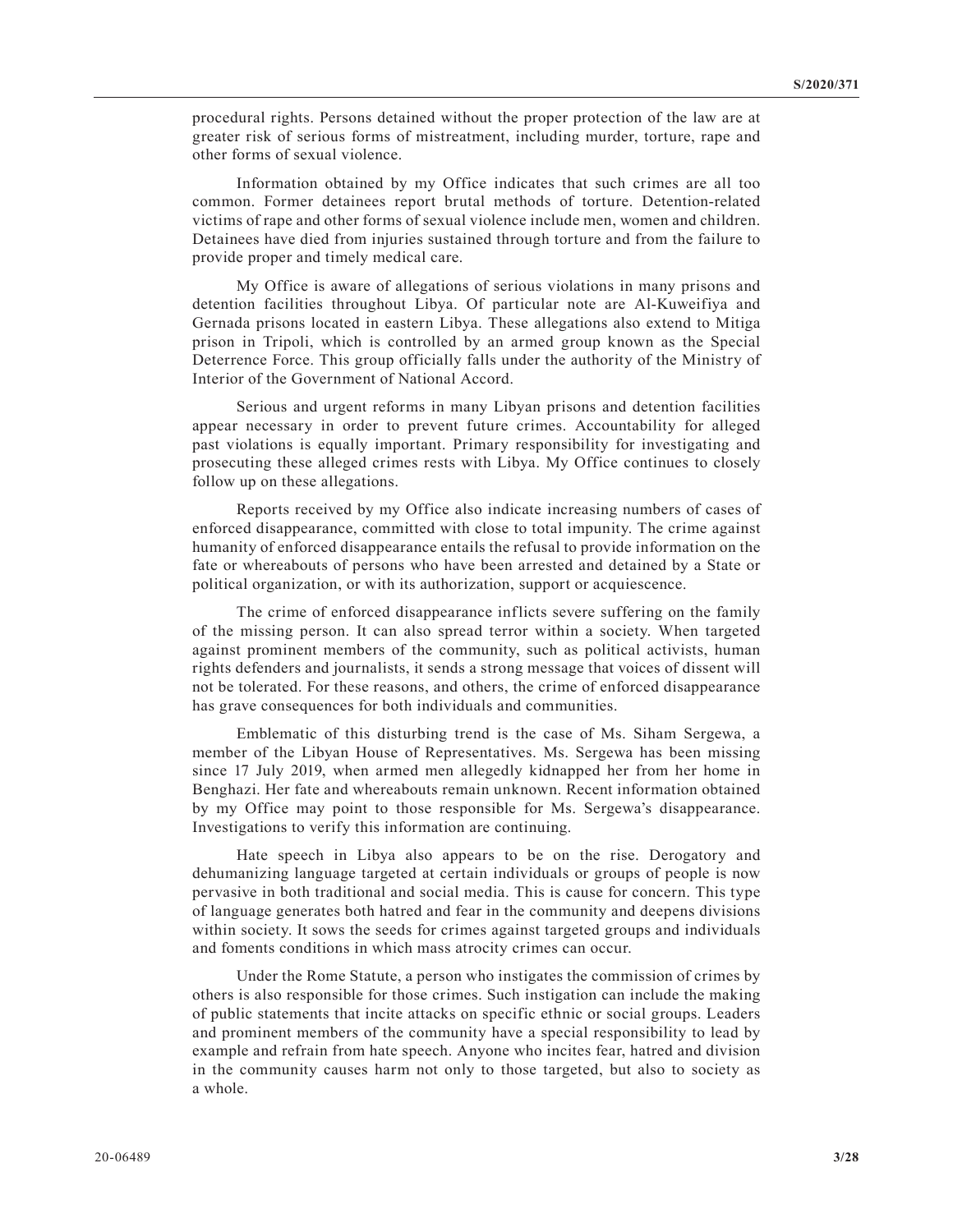I turn now to the case of Mr. Saif Al-Islam Al-Qadhafi. The second round of litigation in relation to the admissibility of Mr. Al-Qadhafi's case has now concluded. On 9 March, the Appeals Chamber unanimously ruled that Mr. Al-Qadhafi's case is admissible before the International Criminal Court (ICC). Accordingly, the arrest warrant for Mr. Al-Qadhafi remains enforceable. Libya continues to be under an obligation to arrest and surrender Mr. Al-Qadhafi to the Court.

In its judgment, the Appeals Chamber found that the International Criminal Court is barred from trying someone who has already been tried in a national jurisdiction with respect to the same conduct only if the proceedings in the other court are final. The Libyan domestic proceedings against Mr. Al-Qadhafi are not final. Given that he was convicted in absentia, if Mr. Al-Qadhafi surrenders himself or is arrested, Libyan law provides that he must be retried. If sentenced to death for a second time, review by the Libyan Court of Cassation would be mandatory. Furthermore, the Libyan amnesty law, Law No. 6 of 2015, does not apply to his case.

In the course of the admissibility proceedings, Mr. Al-Qadhafi stated that he was released from detention on or about 12 April 2016. He has made no effort to surrender himself. Mr. Al-Qadhafi is a wilful fugitive, actively evading justice both in Libya and before the International Criminal Court. Neither case can progress, nor can the victims of Mr. Al-Qadhafi's alleged crimes receive justice, while he remains at large.

The Appeals Chamber's judgment provides valuable guidance on some important points of international criminal law. Notably, Judge Ibáñez Carranza, in her separate and concurring opinion, found that amnesties or similar measures that prevent the investigation, prosecution and punishment of international core crimes that amount to grave human rights violations and grave breaches of international humanitarian law are incompatible with international law. Accordingly, Judge Ibáñez Carranza found that such measures appear to be contrary to the object and purpose of the Rome Statute, although this issue must ultimately be determined on a case-by-case basis. This is a significant legal development with respect to the obligation of States to investigate, prosecute and, if appropriate, punish perpetrators of mass atrocities.

Allow me to also recall that the arrest warrants for Mr. Al-Tuhamy Khaled and Mr. Mahmoud Al-Werfalli have yet to be executed. The Arab Republic of Egypt, where Mr. Al-Tuhamy is believed to reside, has not arrested and surrendered him to the Court. General Khalifa Haftar's Libyan National Army has neither facilitated the arrest and surrender of Mr. Al-Werfalli to the ICC nor ensured his genuine investigation and prosecution in Libya. Mr. Al-Werfalli is reported to be under the command of General Haftar.

While my Office continues to meet its obligations under the Rome Statute by advancing its investigations despite resource constraints and a challenging operational environment, the course of justice cannot make further progress without the arrest and surrender of ICC suspects. This is a responsibility that rests neither with my Office nor the Court, but with other actors in the Rome Statute system, namely, States. As I have repeatedly stated before this organ, the Council and its members also have a special responsibility to support and urge cooperation with the Court pursuant to resolution 1970 (2011), which referred this situation to my Office back in 2011.

I would be remiss if at the same time I did not acknowledge the excellent cooperation my Office continues to receive in support of our investigations from numerous States and stakeholders, and in particular from the Government of National Accord and the Libyan Prosecutor General's office. Nonetheless, on the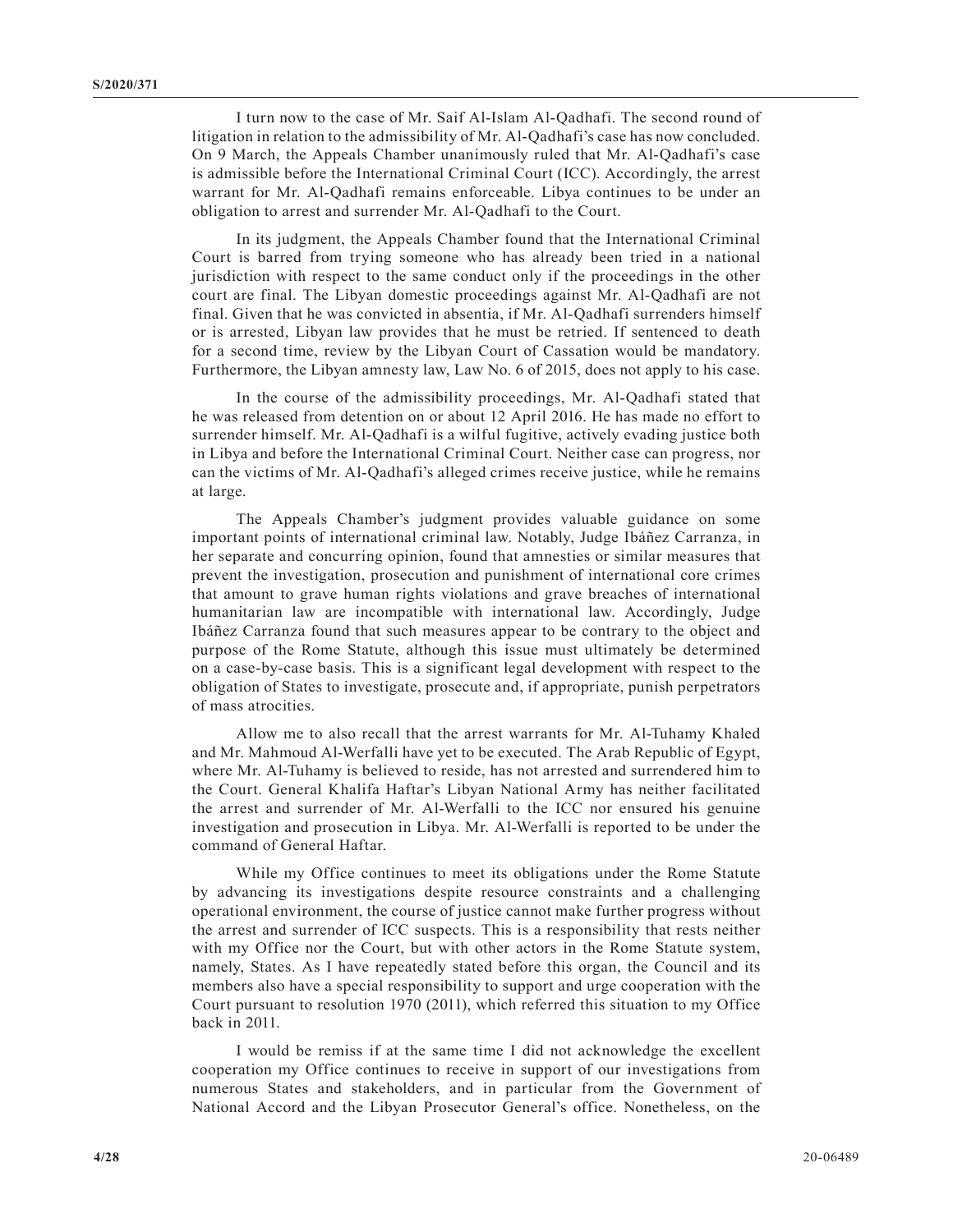most crucial cooperation matter — the arrest and surrender of ICC fugitives — the Libyan people's calls for justice remain unheeded. It is my sincere hope that this state of impunity will not remain the status quo and that the victims of Rome Statute crimes committed in Libya will obtain justice.

Justice for such crimes, including those I have elaborated upon today, is crucial to the rule of law and stability in Libya. Where appropriate, accountability for such crimes must extend to those in positions of authority.

I take this opportunity to once again stress that military commanders may be held responsible for crimes committed by forces under their effective command and control. Military commanders have a responsibility both to prevent or repress the commission of crimes by their forces and to submit any such crimes for investigation and prosecution.

In conclusion, international criminal justice is a necessary force of accountability and deterrence; these are pillars upon which stability, progress and prosperity can be built and thrive. I call on the Security Council, the States parties to the Rome Statute of the International Criminal Court and the international community more broadly to stand firmly by the ICC and its crucial mandate to end impunity for the world's gravest crimes.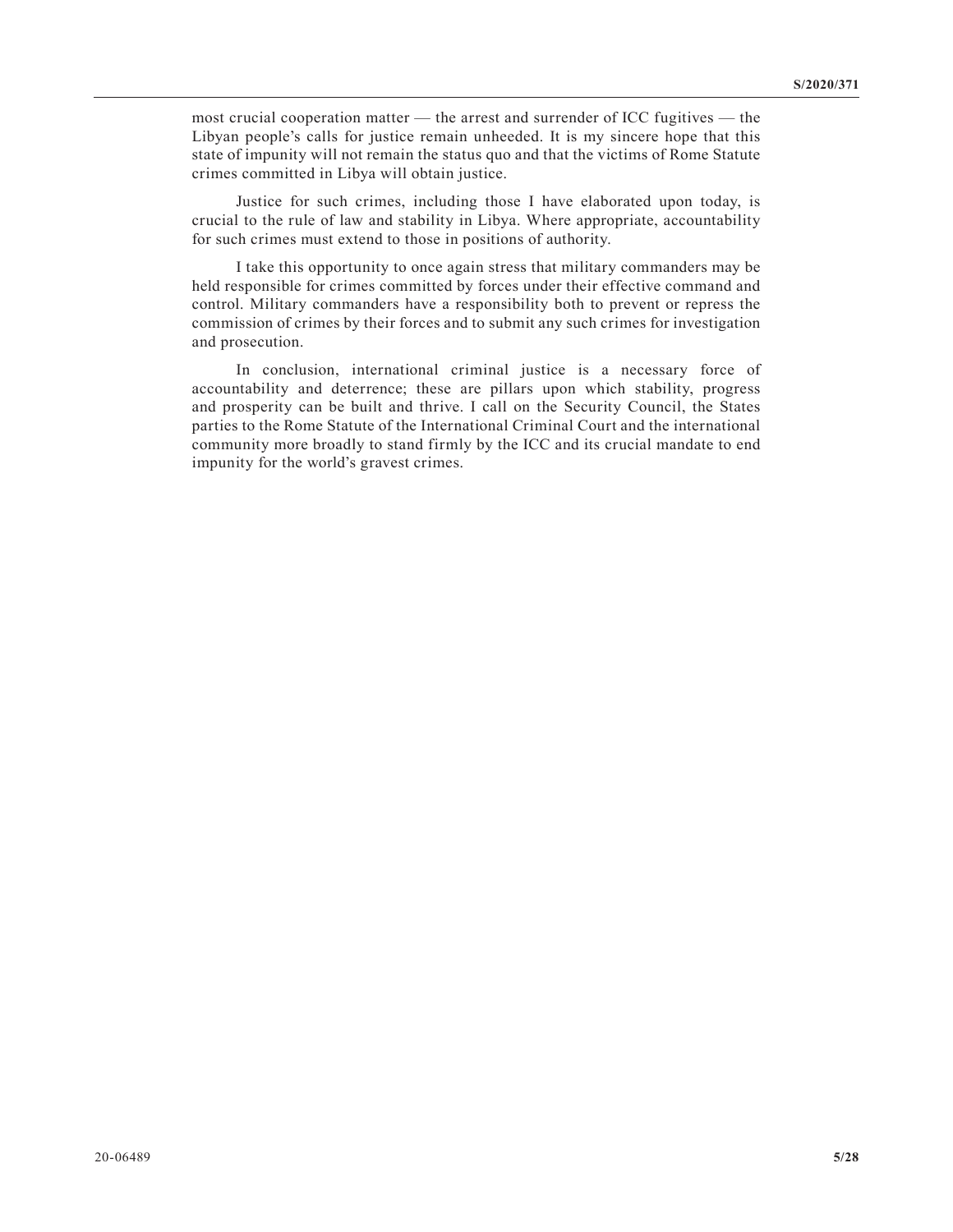#### **Annex II**

#### **Statement by Ambassador Marc Pecsteen de Buytswerve, Permanent Representative of Belgium to the United Nations**

I would like to warmly welcome Ms. Fatou Bensouda, Prosecutor of the International Criminal Court (ICC), and thank her for her valuable briefing to the Security Council.

Let me first reiterate Belgium's unwavering support for the International Criminal Court as an independent and impartial judicial institution. We express our deep concern over recent threats made against Court officials and their families. The ICC and its staff can count on my country to continue to uphold and defend the principles and values enshrined in the Rome Statute and to preserve its integrity.

The continued escalation of violence in Libya resulting in multiple incidents and attacks against the civilian population and infrastructure with total impunity demonstrates why the ICC is needed more than ever to ensure accountability for the most serious crimes of international concern. Justice must be brought to the victims and is necessary also to prevent future violations of international humanitarian law.

Reports of such attacks are numerous and continue to be published frequently, including reports of attacks against civilian homes, schools and hospitals in Tripoli. Those attacks may constitute war crimes under the Rome Statute and should therefore be investigated and prosecuted thoroughly by national jurisdictions or the International Criminal Court. In that regard, Belgium welcomes the Office of the Prosecutor's significant progress in the ongoing investigations, including with respect to current hostilities, and takes note that preparations are also moving ahead for possible new applications for arrest warrants. We very much appreciate the close attention given by the Prosecutor to certain crimes, such as the propagation of hate speech, because of the significant impact it can have on the ground in an ongoing armed conflict, and serious alleged crimes against the most vulnerable categories of victims, including children, migrants and refugees.

Despite those efforts by the International Criminal Court, we all know that the Court cannot be effective without the cooperation of all stakeholders. That is why the Security Council decided in paragraph 5 of resolution 1970 (2011) to urge

"all States and concerned regional and other international organizations to cooperate fully with the Court and the Prosecutor".

Yet, the lack of sufficient cooperation is obvious. We are pleased with the continued engagement of the competent authorities of Libya, the Government of National Accord and some States and organizations. However, we are deeply concerned over the information in the report that other relevant parties still fail to cooperate significantly with the Office of the Prosecutor. That is true especially of the execution of arrest warrants for Court fugitives by Egypt and General Haftar's Libyan National Army, but also of any request for assistance made by the Prosecutor. Accordingly, my delegation once again urges all the competent authorities to facilitate the immediate arrest of the three suspects and to surrender them to the Court. We also ask the Security Council to closely follow up on this and to take any appropriate measure in that respect.

Belgium still believes that the only long-term solution for Libya is political. In that context, justice for the victims and their loved ones will most certainly be an essential element, and the Council cannot remain silent in the face of persistent impunity in relation to the most serious crimes that continue to be perpetrated in Libya.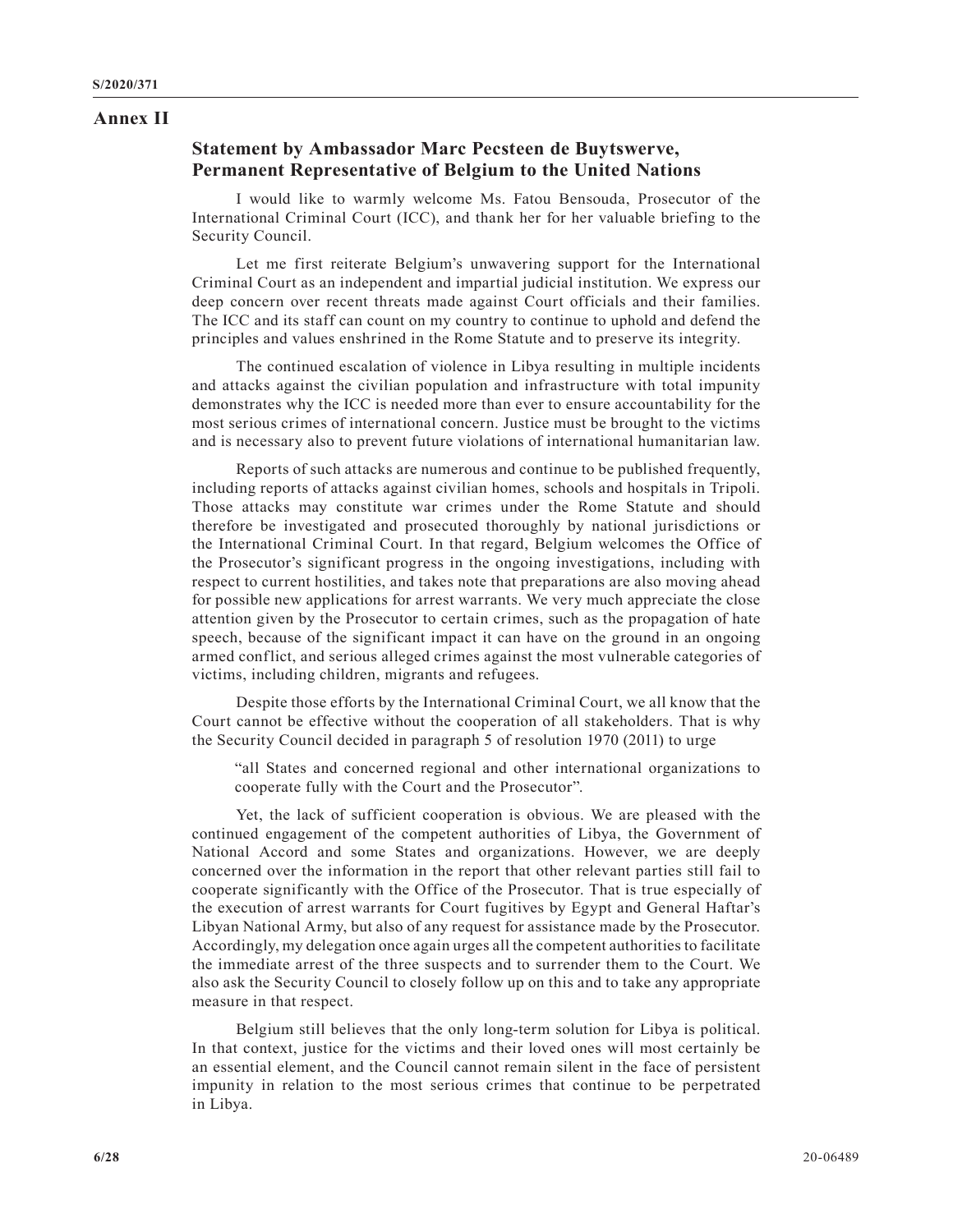#### **Annex III**

# **Statement by Yao Shaojun, Acting Deputy Permanent Representative of China to the United Nations**

I thank Ms. Bensouda for her briefing and welcome Ambassador Elsonni to this meeting.

The conflict in Libya has been raging for many years, wreaking havoc on the country and its neighbours, bringing enormous suffering to the Libyan people and threatening international peace and security. The situation changes rapidly. We note the recent announcements by relevant parties and reaffirm that there is no military solution. China has always believed that the issue of Libya must be resolved through a political process. We welcome any efforts conducive to a lasting ceasefire and a response to the Secretary-General's appeal for a global ceasefire, especially during the coronavirus disease (COVID-19) pandemic and Ramadan. China calls upon all parties to the conflict to put the interests of the country and the people first and to reach a permanent ceasefire as soon as possible. Under the current circumstances, the people of Libya deserve a peaceful environment to fight the COVID-19 pandemic.

China supports a Libyan-owned, Libyan-led political settlement process and encourages the United Nations and such regional organizations as the African Union and the League of Arab States to continue their mediation efforts and create synergies. We call on all Member States to strictly implement the arms embargo. While respecting Libya's independence, unity, sovereignty and territorial integrity, the international community should continue to provide assistance to Libya so that the country may achieve peace, stability and development as soon as possible.

With regard to the International Criminal Court, China's position remains unchanged.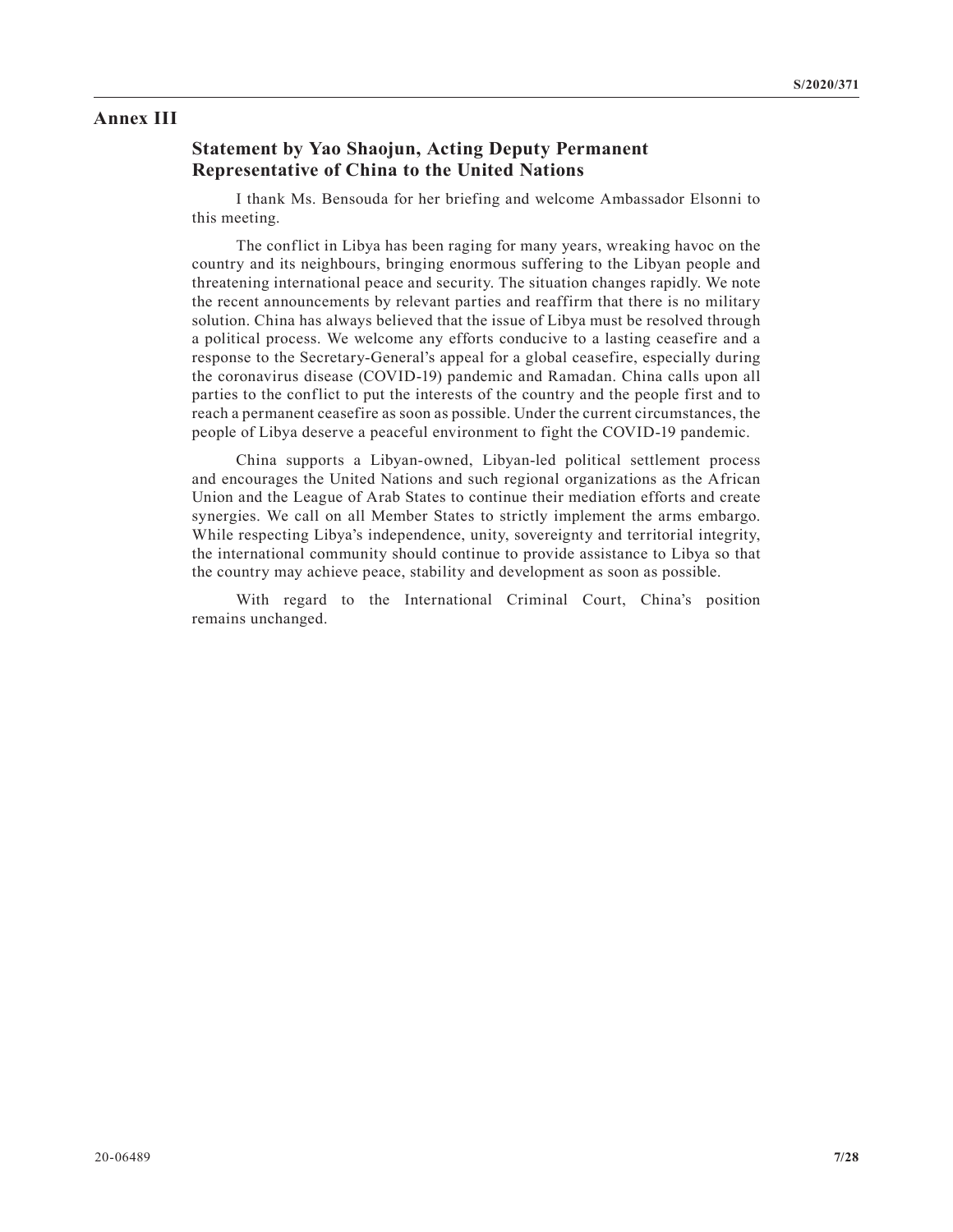#### **Annex IV**

# **Statement by Mr. José Singer Weisinger, Special Envoy to the Security Council of the Dominican Republic**

I thank Prosecutor Bensouda for her report on the pending cases and the updates on the current situation in Libya.

The Dominican Republic would like to express its condolences to all the victims and their families of the recent violence in Libya committed during the Libyan National Army's offensive last month. We strongly reiterate the importance of protecting civilians, civilian infrastructure, historical monuments and religious buildings. Health systems around the world are collapsing due to the coronavirus disease (COVID-19) pandemic, yet hospitals in Libya are still being hit by indiscriminate attacks. That is intolerable.

Those actions reveal the importance of strengthening the cooperation between States and the International Criminal Court (ICC). Criminals must know that their terrible actions have international legal consequences. We ought to highlight the deterrent effect of that international tribunal, especially at this time when multilateralism is facing grave challenges. The fight against impunity must never stop.

The Dominican Republic applauds the efforts of the ICC on Mr. Al-Qadhafi's appeal case and takes this opportunity to reiterate its call on all Member States to collaborate with the ICC on all pending arrest warrants. Bilateral approaches by members of the Council are essential to moving forward in that regard, as is cooperation with the Libyan authorities, States parties, other Member States and other relevant entities to assist the Office of the Prosecutor in fulfilling its mandate.

We deeply regret that Ms. Sergewa remains missing after being abducted by armed men. The Dominican Republic sees with great disappointment the escalation in disappearances of journalists, civil society activists, lawyers and State officials. We welcome the progress in the investigation of migrant-related crimes. Those responsible for the atrocious acts against migrants or others in Libya must be prosecuted and held accountable, whether by their national jurisdiction or by the ICC.

The Dominican Republic echoes the call of Secretary-General António Guterres for a global ceasefire. Regardless of ideological affiliation, the people of Libya must stop fighting each other and start fighting their common enemy, namely, the COVID-19 pandemic.

To conclude, the Dominican Republic reiterates its full support to the ICC, as part of the rules-based international order, in its efforts to guarantee compliance with international law.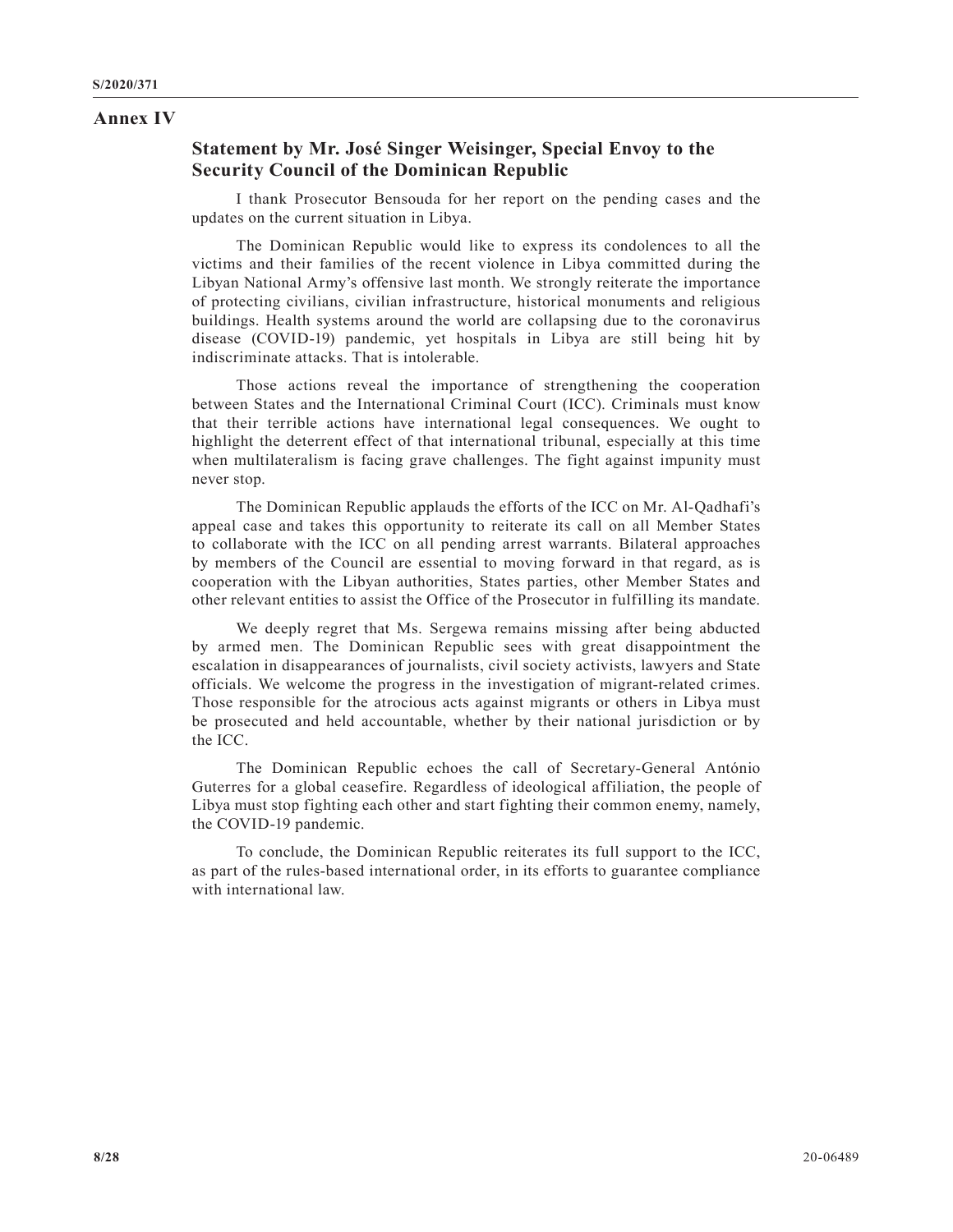#### **Annex V**

#### **Statement by Mr. Sven Jürgenson, Permanent Representative of Estonia to the United Nations**

I thank the Prosecutor for her report and today's informative briefing.

At the outset, I would like to affirm Estonia's strong support for the International Criminal Court (ICC) as an independent and impartial judicial institution and an important pillar of the rules-based international order. We welcome the update provided by the Prosecutor on the status of current cases and the progress achieved in the Libya investigations during the previous reporting period. We recognize the challenges arising from the security situation and the coronavirus disease (COVID-19) pandemic that affect the Court's work in Libya.

Regarding developments on the ground, Estonia is worried about the 45-per cent rise in civilian casualties caused by the escalation in violence in the first quarter of 2020. We condemn the indiscriminate use of shelling and air strikes, causing death and injury among civilians, and the incidences of arbitrary detention, enforced disappearance, torture and extrajudicial killings. We are further concerned about reports of crimes against migrants and refugees in Libya. We want to recall that attacks against civilians and civilian infrastructure may constitute a war crime under the Rome Statute. Estonia calls on parties to the conflict to respect international humanitarian law and international human rights law.

Like others, Estonia is highly concerned that there have not been any executions of ICC arrest warrants in the Libya case, meaning that the three fugitives remain at large. We recall that these three individuals are accused of the grave international crimes of murder, torture and inhuman and degrading treatment. Executing the arrest warrants is necessary to provide justice for the victims. Ending impunity is essential for long-term peace. In that regard, we take note of the fact that preparations are moving ahead for possible new applications for arrest warrants.

International criminal justice continues to rely on a collective effort. We welcome the assistance provided to the Office of the Prosecutor by States, international and regional organizations, civil society organizations, the Libyan authorities and the United Nations Support Mission in Libya. But ultimately, it is we, States, that have to show up and fulfil the clear obligation arising from resolution 1970 (2011) to cooperate with the Court. Therefore, Estonia urges all States, including States that are not party to the Rome Statute, to fully cooperate with the ICC in order to end impunity and establish justice for the victims in Libya, and to demonstrate respect for the rule of law. Finally, let me assure the Prosecutor of Estonia's full support for the work of the ICC in pursuing accountability in Libya.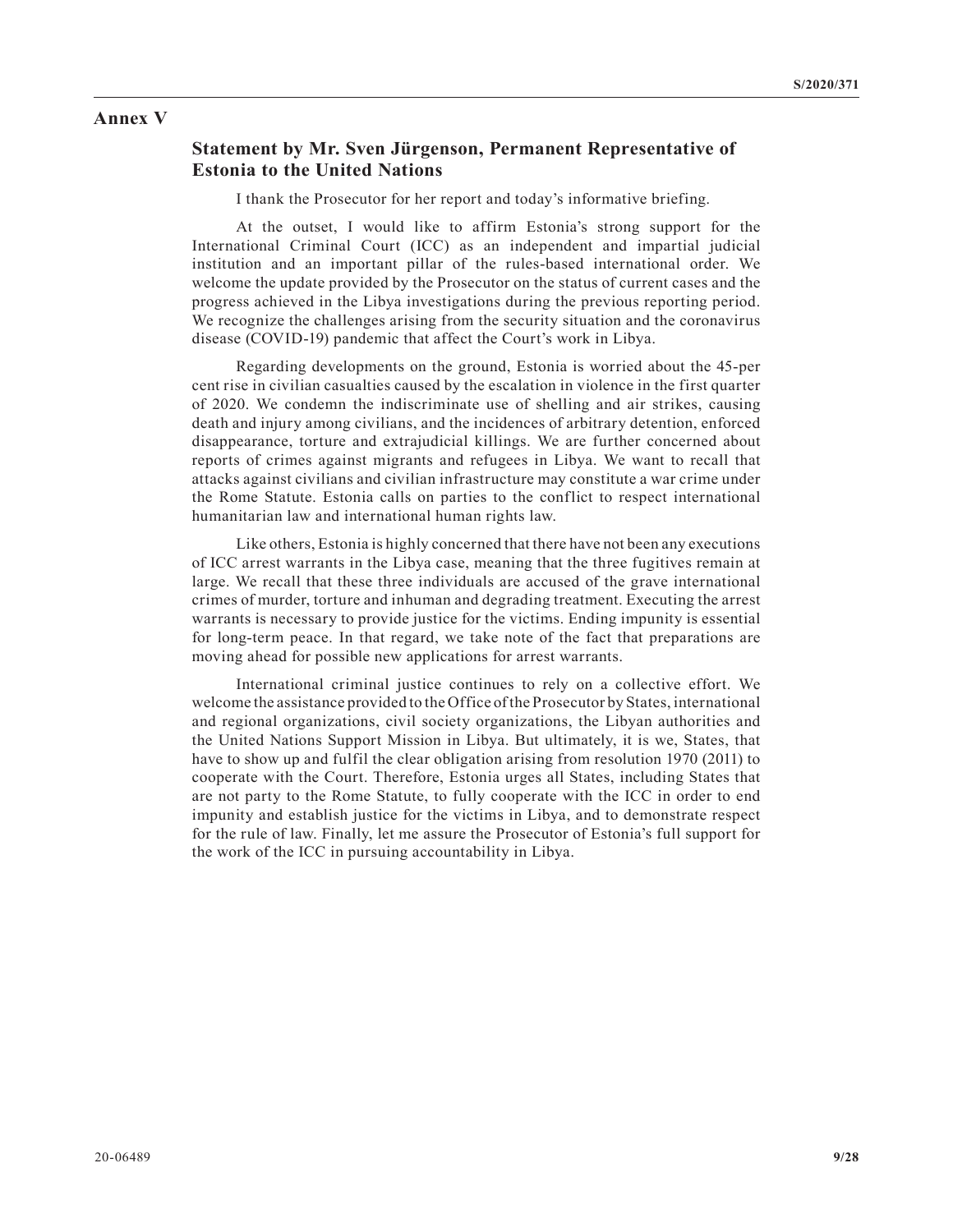#### **Annex VI**

# **Statement by Ms. Sheraz Gasri, Legal Adviser of the Permanent Mission of France to the United Nations**

I, too, want to thank Prosecutor Bensouda for her report and her presentation. It is a pleasure to see her, even virtually.

France fully supports the International Criminal Court (ICC), which must be able to act independently and impartially within the framework of the Rome Statute. The Prosecutor and her team must be able to exercise their prerogatives without obstruction or impediment.

Justice for victims of mass atrocities is one of the key factors to resolving the conflict in Libya. That is why the Security Council referred the Libyan situation to the ICC in 2011 through resolution 1970 (2011).

Unfortunately, violations of human rights and international humanitarian and refugee law are widespread. Attacks against the civilian population and medical infrastructure may constitute war crimes under the Rome Statute, as the Prosecutor rightly recalled. Trafficking in persons, migrant smuggling, arbitrary detention, mistreatment of detainees, enforced disappearance, torture and sexual violence are unacceptable. There can be no doubt that anyone who incites or commits such crimes in Libya today is liable to prosecution, whether by the Libyan justice system or by the ICC.

In that regard, France welcomes the rigorous approach adopted by the Office of the Prosecutor based on the principles of cooperation and complementarity with domestic courts. We take note that the Appeals Chamber confirmed the admissibility of the case against Mr. Saif Al-Islam Al-Qadhafi. We commend the cooperation between the Office of the Prosecutor and the highest level of the Government of National Accord, including with regard to the execution of the requests for assistance. However, like others, we are deeply concerned by the obstacles the Office still faces in the execution of the arrest warrants for three fugitives. Full cooperation from all stakeholders is required, first and foremost from the Libyan parties. France will continue to cooperate with the International Criminal Court and calls on all States, whether parties to the Rome Statute or not, to do the same. Moreover, France welcomes the assistance provided to the Office by the United Nations Support Mission in Libya. Finally, we reiterate that the most serious crimes committed in Libya since 2011, and which continue to be committed today, must all be investigated and prosecuted, including the crimes committed by extremist and terrorist groups and crimes against refugees and migrants.

Only a political solution and the restoration of the rule of law can put an end to the Libyan crisis and avert further deterioration on the ground. The Libyan parties must immediately and sustainably cease the hostilities and engage in the United Nations-led dialogue. In that regard, we welcome the recent proposal by the Libyan National Army to declare a truce for the month of Ramadan. We also call on the Government of National Accord to make the same commitment. Both parties must endorse and sign the draft ceasefire agreement agreed by the 5+5 Joint Military Commission on 23 February. In that context, the swift nomination of a new Special Representative is essential.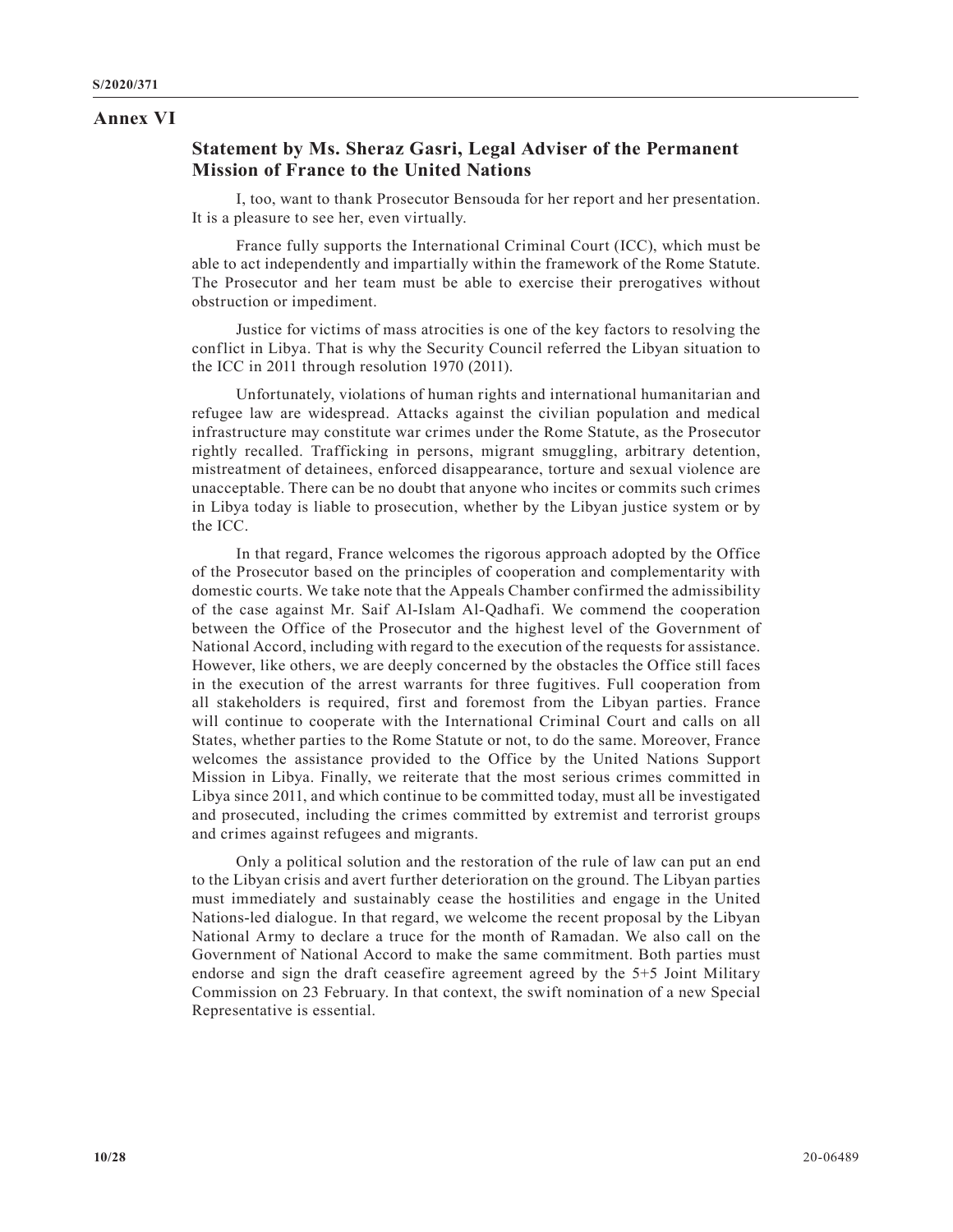#### **Annex VII**

### **Statement by Mr. Jürgen Schulz, Deputy Permanent Representative of Germany to the United Nations**

The International Criminal Court (ICC) is a crucial pillar of a strong rulesbased international order. We fully support the Court, its impartial work and the values enshrined in the Rome Statute. In 2011, the Council referred the situation in Libya to the ICC so as to ensure accountability for the most serious crimes. Nine years later, the security and human rights situation in Libya remains extremely worrisome. We commend the Prosecutor for her unwavering commitment to justice for the victims of atrocities in Libya.

We must not let impunity reign. Accountability is also essential for achieving a lasting, peaceful solution to the crisis in Libya. We could not agree more with Ms. Bensouda's conclusion in her nineteenth report that:

 "[i]t is regrettable that the arrest warrants issued by the Court have still not been executed. The resulting impunity is an affront to the victims and their loved ones, as it undermines any hope of achieving a lasting peaceful solution to the crisis in Libya, of which justice is an essential element."

We therefore encourage the prosecutor and the ICC to continue the investigations with regard to Libya and urge Member States to execute the arrest warrants. Full cooperation and assistance from Member States remains essential for the Office of the Prosecutor to fulfil its mandate and for the Court to play the role assigned to it by the international community to end impunity for the most serious crimes. It is the Council's responsibility to ensure that its referrals are followed up and implemented. In that context, it is encouraging to hear from the Prosecutor that her Office is working on applications for new arrest warrants.

We welcome Libya's commitment to justice and call for it to further strengthen its cooperation with the Court. The competent authorities are unable to prosecute the most serious crimes under international law, so until they are, the ICC must step in to ensure accountability.

As the fighting in Libya continues, the human cost continues to rise. The report by the Office of the Prosecutor reminds us of some of the numbers the fighting entails. Reports indicate that, since the offensive started in April 2019, more than 350 civilians have been killed, more than 300 have been injured and 140,000 have been displaced. The United Nations Support Mission in Libya (UNSMIL) reports that there were 57 attacks on health-care facilities in 2019, causing the death of 13 health-care workers.

Attacks on civilians constitute a breach of international humanitarian law. Accountability for crimes under the Rome Statute and full respect for international law are prerequisites for sustainable peace in Libya. It is the duty of the international community to ensure that there will be consequences for the perpetrators. The absence of accountability encourages the repetition of crimes. We are also highly concerned about the systematic use of sexual violence, including against refugees and migrants in Libya, as reported by the Prosecutor. Let me therefore again recall the sanctions listing criteria introduced by the Security Council for sexual- and gender-based violence, which clearly recognize the devastating effects of such heinous crimes on peace and reconciliation in Libya.

We note that the armed forces associated with General Haftar are responsible for the vast majority of attacks on civilians — more than 80 per cent, according to a recent UNSMIL report. We also recall from earlier briefings by UNSMIL that the vast majority of attacks on health-care facilities can be traced back to the Libyan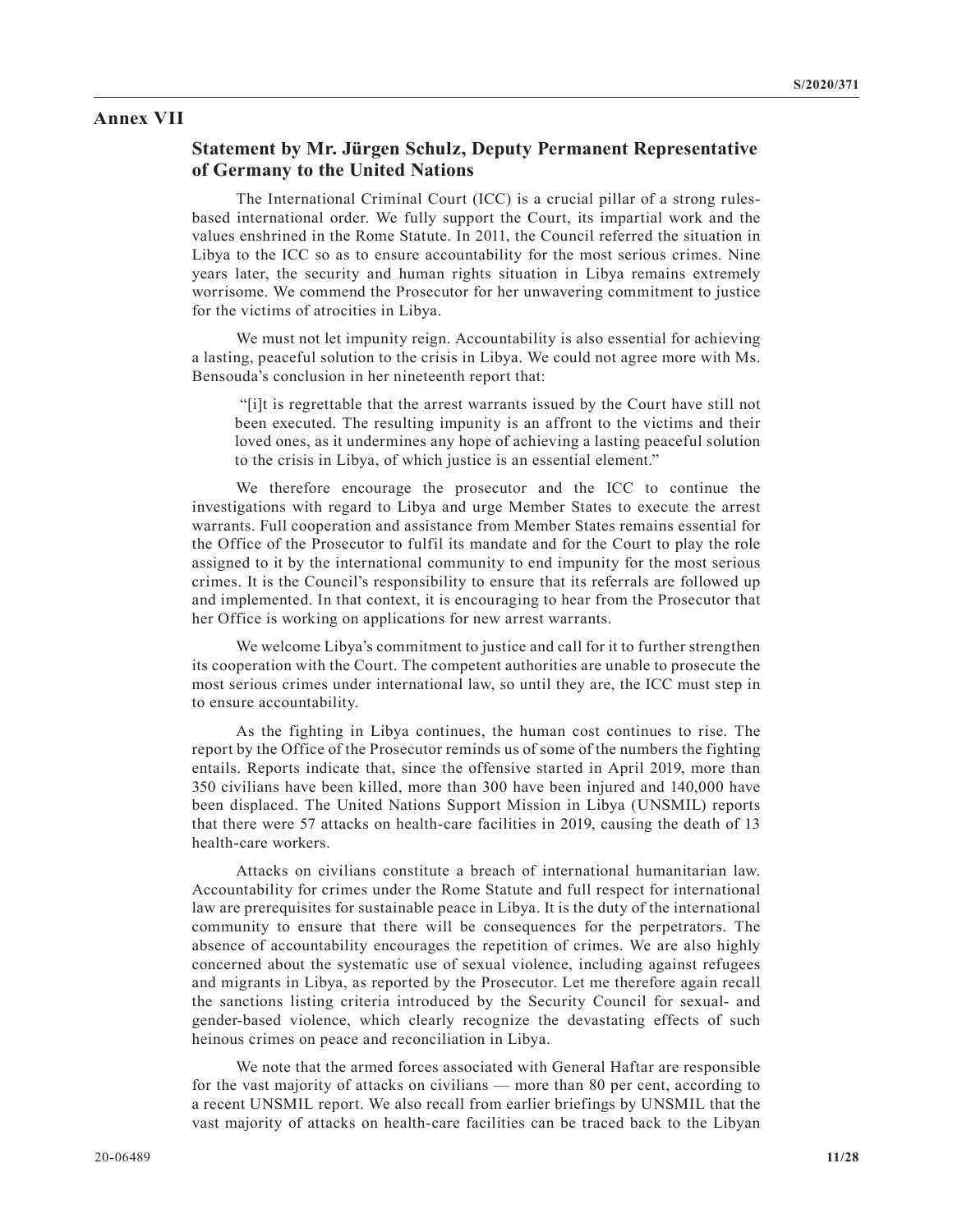National Army (LNA). The LNA's continued blatant disregard for civilian lives calls for a response from the ICC, and we also commend the ICC's work in that regard.

Before concluding, let me state that full, continued and steadfast support for the ICC and the efforts of the Prosecutor in establishing accountability so as to enforce the urgently needed respect for the rule of law remains absolutely essential. We call on the members of the Security Council, and indeed on all United Nations Member States, to support the Court and its efforts to end impunity and ensure accountability. Let me also again call on those States that have not yet joined the Rome Statute to consider doing so.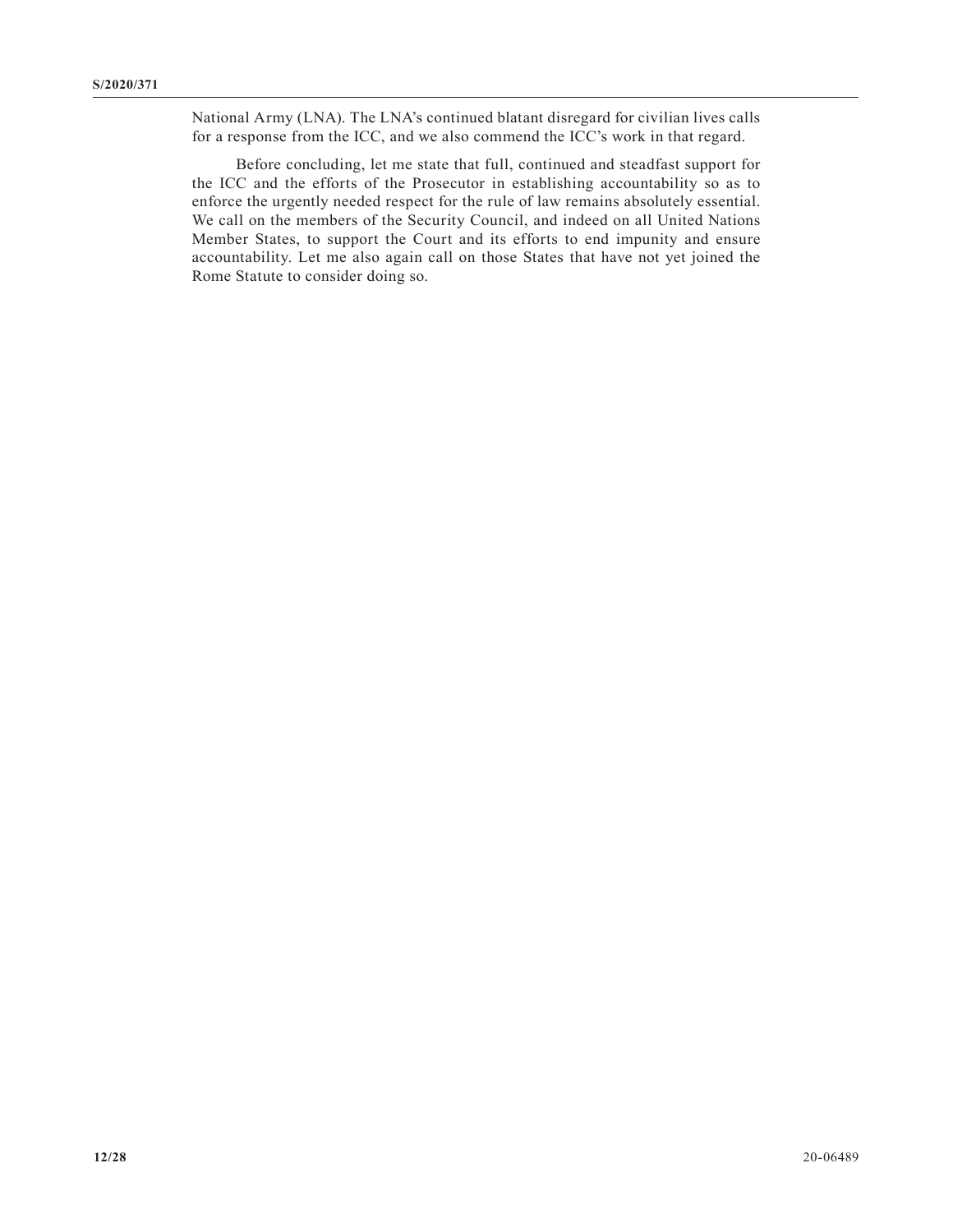#### **Annex VIII**

#### **Statement by Mr. Muhsin Syihab, Deputy Permanent Representative of the Republic of Indonesia to the United Nations**

Indonesia would like to thank Ms. Fatou Bensouda, Prosecutor of the International Criminal Court, for her briefing. We have taken note of the Prosecutor's nineteenth report to the Security Council pursuant to its resolution 1970 (2011), on Libya.

More than a year has passed since the new conflict in Libya started, and the situation on the ground remains grim. Allow me to focus on the following points.

First, Indonesia calls for the immediate cessation of hostilities in Libya. We should continue the path of political dialogue, since there will never be a military solution in Libya. We join the call by the United Nations Support Mission in Libya (UNSMIL) for all parties to immediately halt all military operations and resume the 5+5 Joint Military Commission talks during the month of Ramadhan, also in line with the call of the Secretary-General for a global ceasefire.

Secondly, Indonesia calls for the expansion of humanitarian corridors during the month of Ramadhan and welcomes the increased efforts made by the Office of the United Nations High Commissioner for Refugees through a series of extra emergency distributions in Tripoli.

Nevertheless, we remain concerned about the fact that, in the first quarter of 2020, the number of civilian casualties in Libya increased by 45 per cent as compared to the last quarter of last year, amounting to at least 131 civilian casualties. During the same period, attacks on schools and health-care facilities persisted. Attacks against health facilities will severely impact Libya's ability to fight the coronavirus disease pandemic. We call on all parties to fully respect international humanitarian law and to take measures to protect all civilians.

That leads me to my last point. Indonesia is committed to pursuing justice in Libya as a part of the wider efforts to achieve long-lasting and sustainable peace in the country. Indeed, peace cannot be complete without justice, and justice cannot prosper in the absence of peace. The rule of law must be respected.

To that end, we further extend our support to the work currently being done by UNSMIL. I fully share the view that it is Libya's obligation to ensure accountability for crimes committed on its territory. We need to empower the Libyan judicial authorities to enable them to exercise their full sovereignty.

That is why the referral of the situation in Libya to the International Criminal Court should not disarm the Libyan competent authorities from invoking their jurisdiction to investigate gross violations of human rights and bring the perpetrators to justice.

For Indonesia, it is clear that the priority at hand is to save lives. Actions by the international community must be made through careful decisions to avoid provoking more violence, resulting in more loss of lives and jeopardizing the quest for peace.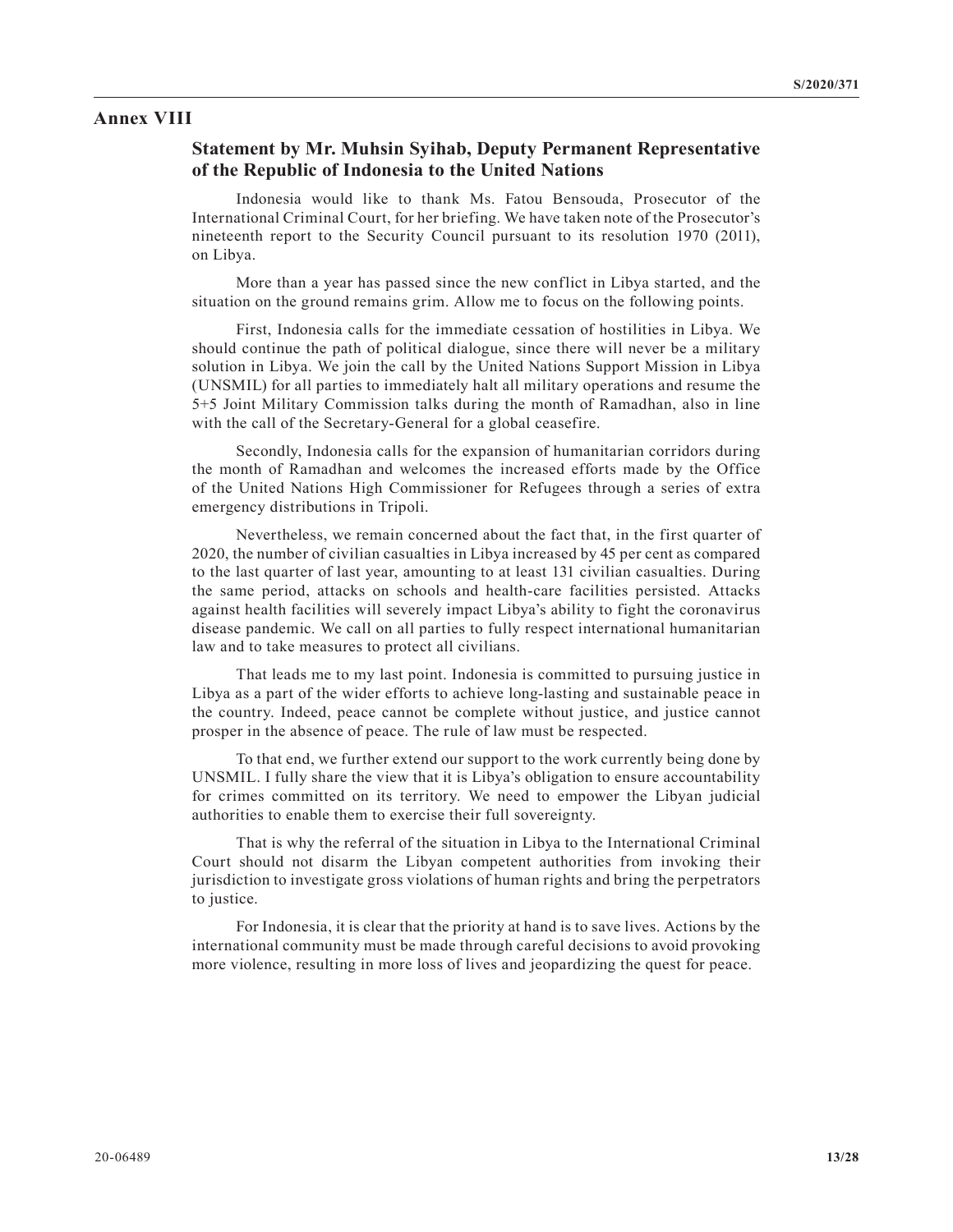### **Annex IX**

# **Statement by Mr. Abdou Abarry, Permanent Representative of the Niger to the United Nations**

Allow me first of all to welcome the holding of this briefing devoted to the consideration of the nineteenth biannual report on the activities of the International Criminal Court (ICC) in Libya and to congratulate Ms. Fatou Bensouda, Prosecutor of the Court, for her accurate and edifying presentation. The Niger would like to assure her of its full support and to urge all States, including those that are not parties to the Rome Statute, to cooperate fully with the ICC in order to combat impunity.

My country therefore deplores the intensification of serious human rights violations because of the deterioration of the security situation in the country, which must continue to draw the attention of the Security Council and the ICC. Indeed, only in a stable security environment will there be more effective cooperation between Libya and the ICC.

We note with regret that arrest warrants for Libyan nationals have not been executed to date, owing in particular to the current security context. We therefore call on the Libyan authorities, the States parties to the Rome Statute and regional and international organizations to comply with resolution 1970 (2011) by cooperating fully with the ICC in order to bring the alleged perpetrators of crimes before the competent international courts.

My delegation holds the belief that the fight against impunity must be an integral part of the national reconciliation process in order to create the conditions for lasting peace in Libya.

According to the reports referred to by the Prosecutor of the Court, migrants and refugees in Libya continue regularly to be victims of arbitrary detention, assassinations, enforced disappearances, torture, sexual and gender-based violence, kidnapping for ransom, extortion and forced labour. We therefore call on the competent Libyan authorities and the Office of the Prosecutor to continue to conduct investigations to establish responsibility for ensuring justice for the victims.

The security situation in Libya has deteriorated considerably due to the continued fighting between the forces of General Khalifa Haftar and those of the Government of National Accord, led by Prime Minister Faiez Serraj, despite the current coronavirus disease pandemic.

My delegation is concerned about reports of attacks that have resulted in the loss of civilian lives in Libya and the destruction of civilian infrastructure.

We reiterate our call for compliance with the arms embargo. The arms that are pouring into Libya not only contribute to prolonging the Libyan conflict but also fuel other sources of insecurity, as is the case in the Sahel and the Lake Chad basin.

My delegation would like to join in welcoming the appointment of Ms. Stephanie Turco Williams as Acting Special Representative of the Secretary-General and Head of the United Nations Support Mission in Libya (UNMIL), and to commend Mr. Ghassan Salamé for the many actions undertaken and dedicated effort during his tenure. We commend the excellent work done by UNSMIL, which is providing valuable assistance to the ICC investigations.

In conclusion, my delegation would like to reiterate its congratulations and support for Prosecutor Bensouda and her Office for their dedication to the fight against impunity, the establishment of the rule of law and the deterrence of new crimes.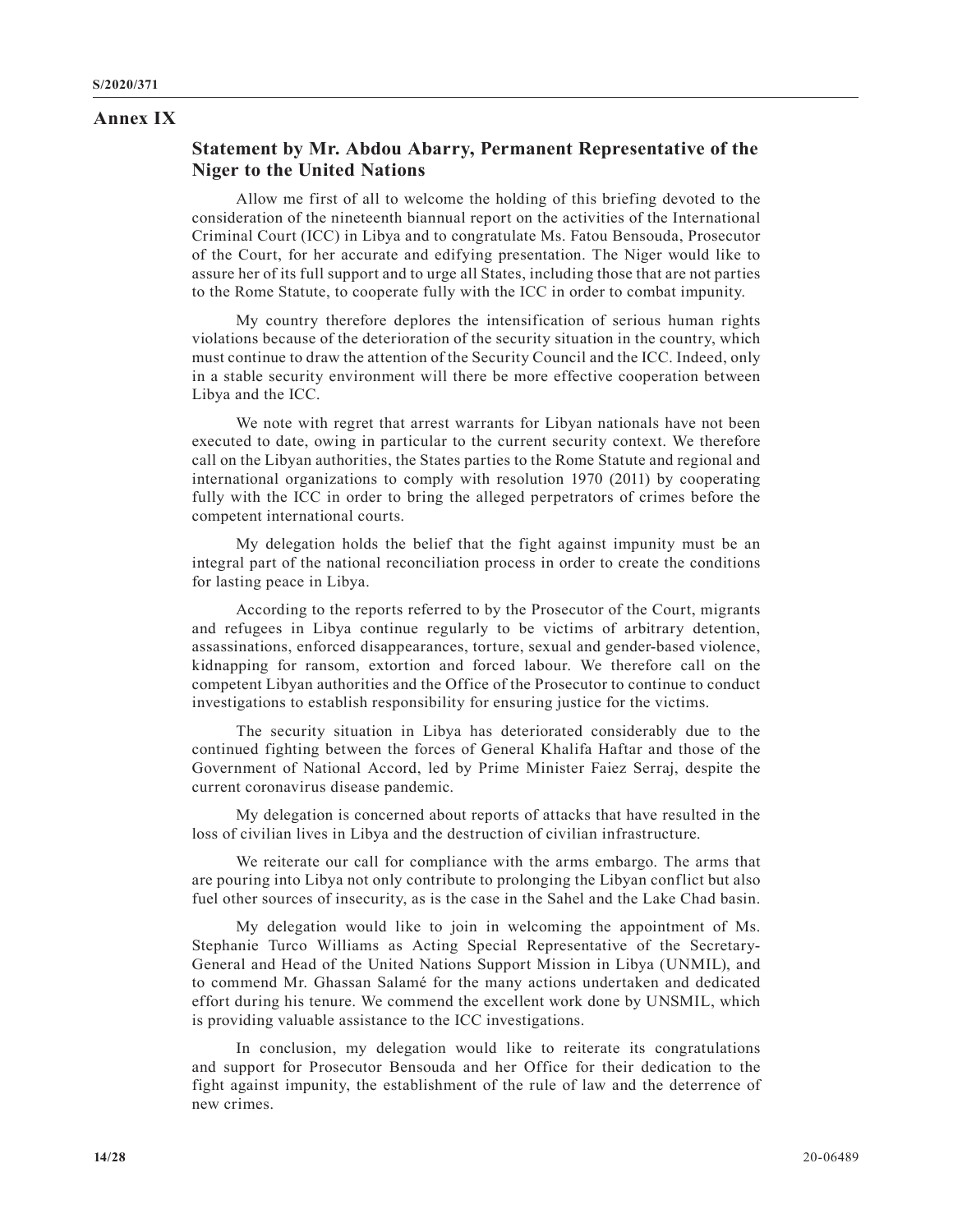We would also like also to call on the United Nations — particularly on the Security Council — the African Union and other stakeholders to join their efforts to bring about a swift end to the clashes so that peace can be restored in Libya and in the Sahel.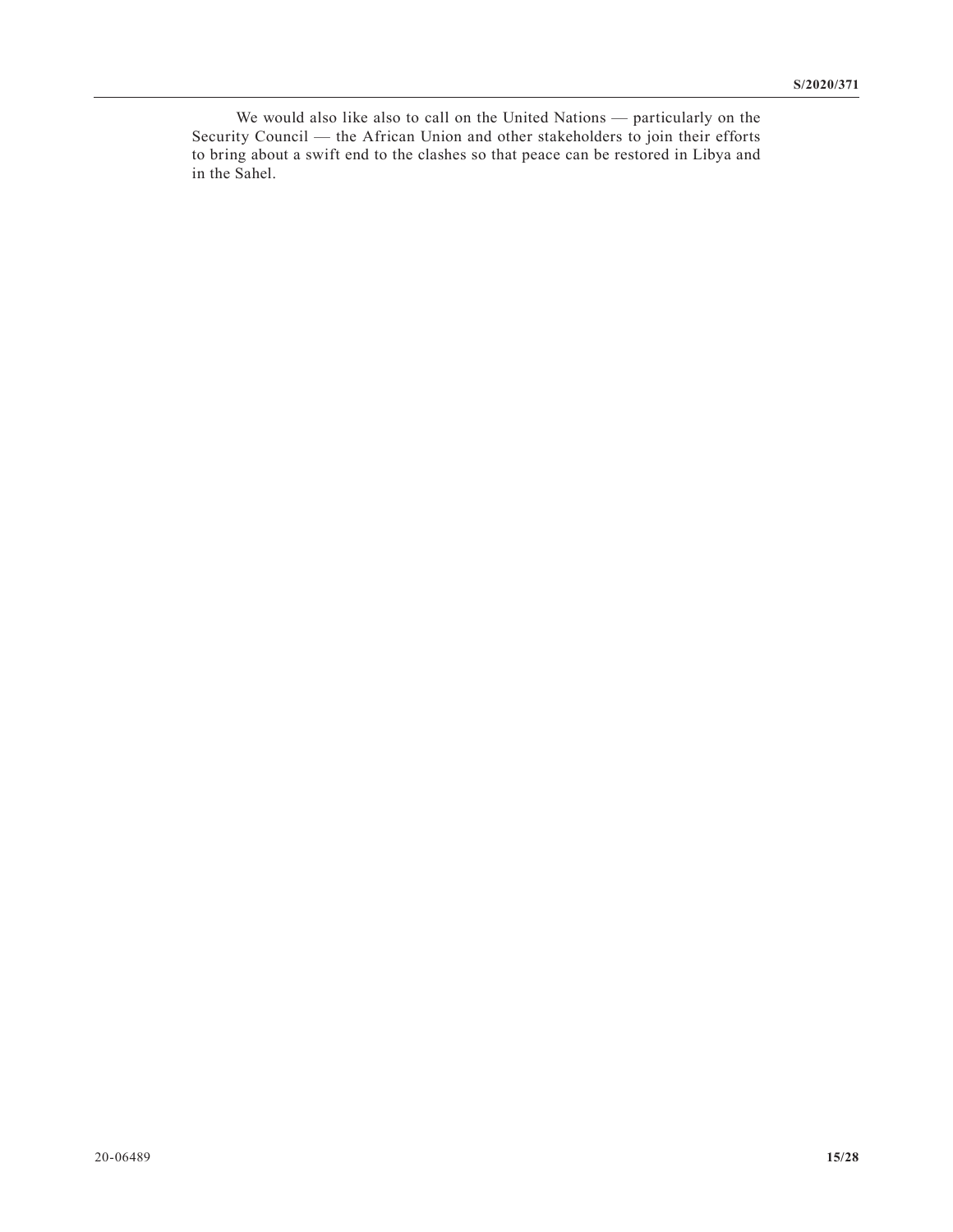#### **Annex X**

## **Statement by Mr. Gennady Kuzmin, Deputy Permanent Representative of the Russian Federation to the United Nations**

We took note of the briefing by the Prosecutor of the International Criminal Court (ICC), Ms. Bensouda, as well as her nineteenth report on the progress in the investigation into the situation in Libya.

We are concerned that the situation in Libya remains tense and efforts to stabilize it have stalled. We are convinced that a military solution is not an option for Libya. But there is no easy way to settle the conflict, which has already gone on for nine years. It is rooted in the events of 2011, when the Security Council resolution was grossly distorted and violated, leading to the destruction of Libyan statehood and the continued suffering of civilian population.

It is our firm conviction that the way forward is returning to impartial diplomatic work, cooperation and mutual support to help parties engage in negotiations. In this regard, we would like to recall that it must be a Libyan-owned dialogue, and no decisions should be imposed from outside. In our work, we should be guided by the principles of respect for Libya's sovereignty, independence and territorial integrity. It is up to the Libyans to determine the future of their country.

At the same time, it is impossible to overestimate the importance of the United Nations central role in the settlement in this country. We pay tribute to Ghassan Salamé and call on the Secretary-General to appoint his new Special Representative as soon as possible for the sake of the Libyan peace process.

We would also like to take this opportunity to call on all parties to the conflict in Libya for a cessation of hostilities in order to enable joint approaches to the coronavirus disease pandemic and respect for international humanitarian law.

Turning back to the Prosecutor's report, a major question remains: what is the role of the ICC in helping restore peace in Libya and bringing perpetrators of crimes to justice? The ICC has been handling the situation for nine years. We recall that the activity of the Prosecutor was once very vigorous, during the short period of time in 2011 before the foreign invasion of Libya. Once Mr. Al-Qadhafi was ousted, the ICC identified a couple of fugitives and mostly lost interest in the situation. If one starts to evaluate the situation in Libya on the basis of the ICC Prosecutor's reports, one may discover that a number of parties to the armed conflict go unnoticed and apparently excused. The coalition's bombing and destruction are still invisible to the Prosecutor. Even Da'esh fighters, whose destructive role in Libya was recognized by the Council, somehow fall outside the ICC scope of engagement.

The activities of the ICC in Libya become increasingly irrelevant. We are convinced that the international community and the Security Council should concentrate their efforts on helping restore peace in Libya. When peace is firmly established, Libyans can decide for themselves how to address the issue of justice.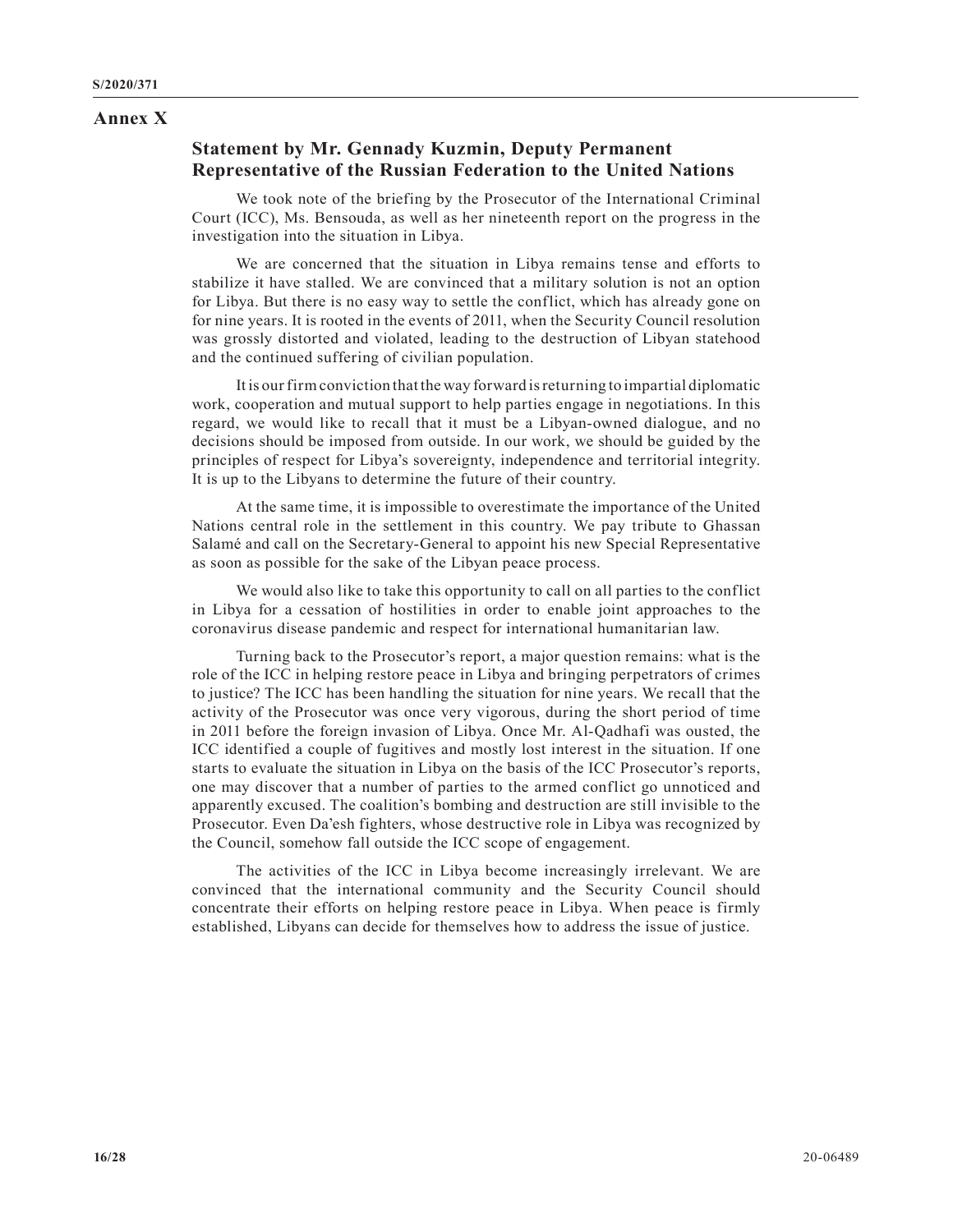#### **Annex XI**

### **Statement by Ms. Inga Rhonda King, Permanent Representative of Saint Vincent and the Grenadines to the United Nations**

My delegation expresses its gratitude to Ms. Fatou Bensouda, Prosecutor of the International Criminal Court (ICC), for her presentation on the nineteenth report to the Security Council pursuant to resolution 1970 (2011), as well as the work of her Office vis-à-vis the situation in Libya.

In 2002, Saint Vincent and the Grenadines ratified the Rome Statute of the ICC. Our position then, as it is now, was premised on the conviction that the ICC had a fundamental role to play in our collective quest for peace and justice. As we uphold the integrity of the ICC and the principles of international law, we stress the importance of investigating genocide, war crimes and crimes against humanity, ending impunity for perpetrators of these atrocities, and bringing justice to the victims.

The situation in Libya remains extremely worrisome and risks being further exacerbated by recent developments, including the coronavirus disease pandemic. Saint Vincent and the Grenadines renews its call for all warring parties to commit to a ceasefire and engage in an inter-Libyan dialogue to resolve the conflict peacefully. The escalation of violence  $\frac{1}{\sqrt{1-\frac{1}{\sqrt{1-\epsilon}}}}$  in particular the indiscriminate attacks against civilians and civilian infrastructure — only aggravate the suffering of the Libyan people, especially the most vulnerable groups. We categorically condemn these acts of violence and demand the safety and protection of the civilian population in Libya.

We also reiterate the importance of consolidating the United Nations threepoint plan and the work of the United Nations Support Mission in Libya, and encourage all influential external actors to assist in this regard.

The difficulties faced in Libya today, as underscored in the ICC's report, are made evident by the challenges encountered by the Office of the Prosecutor in effectively executing its mandate. Saint Vincent and the Grenadines emphasizes the importance of cooperation and the principle of complementarity of the Rome Statute, which are essential for the Court to assume its functions. Accordingly, we call on all States to respect their treaty obligations, cooperate with the ICC and adhere to the purposes and principles of the Charter of the United Nations. We also respectfully encourage those States not yet having done so to ratify the Rome Statute. The ICC remains at the centre of our international criminal justice system and is a primary mechanism to provide restitution to the victims and families of mass-atrocity crimes.

In conclusion, Saint Vincent and the Grenadines stands in solidarity with the people of Libya and reiterates its commitment and support to the ICC, which remains a bastion of hope and justice that is critical for building and sustaining peace.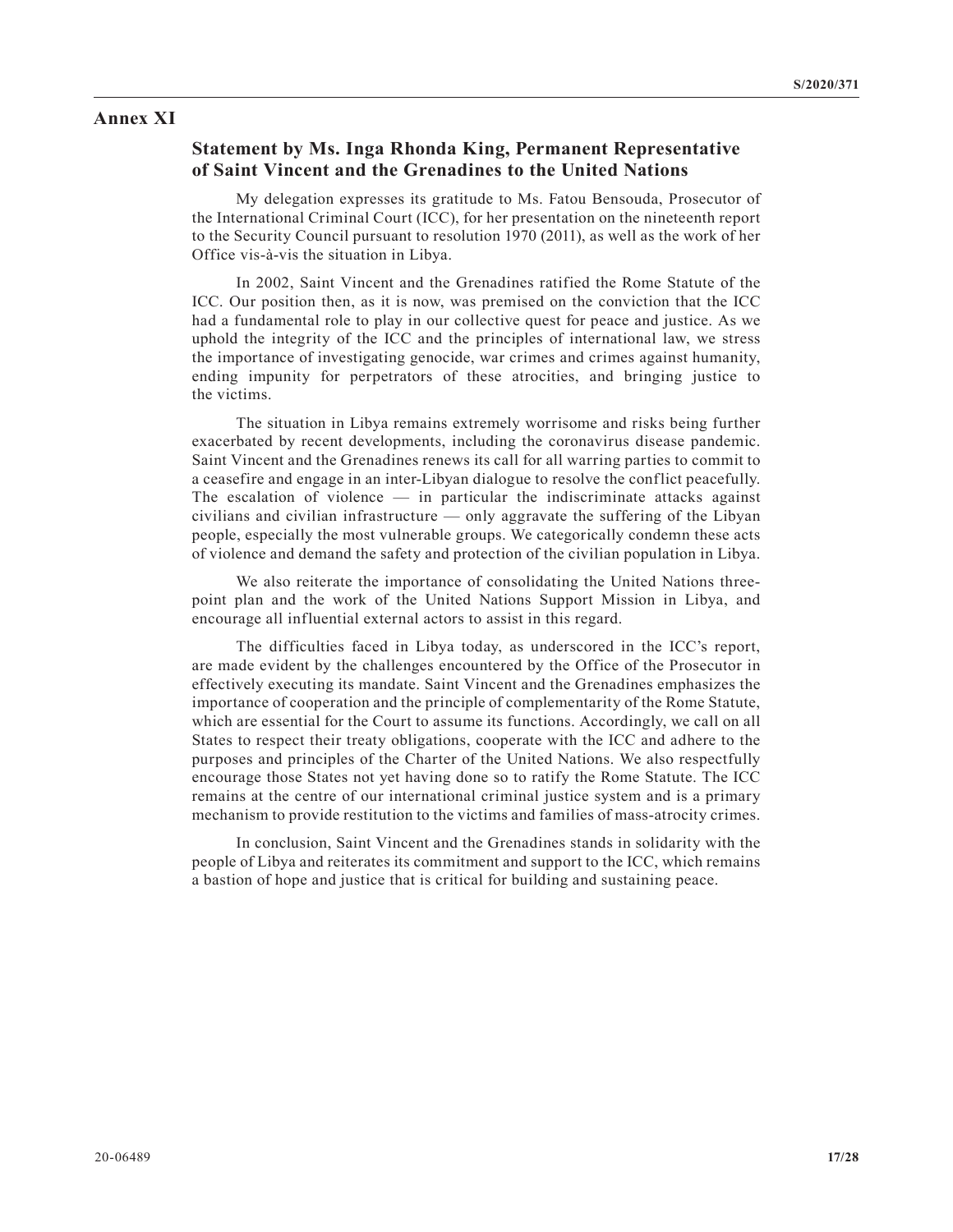#### **Annex XII**

# **Statement by Mr. Jerry Matjila, Permanent Representative of South Africa to the United Nations**

South Africa expresses its appreciation to the Prosecutor, Ms. Fatou Bensouda, for the briefing she provided today on the situation in Libya.

South Africa continues to support the implementation of resolution 1970 (2011), which, apart from imposing a vital arms embargo, also mandates the International Criminal Court (ICC) to investigate war crimes and crimes against humanity committed in the context of Libya since 15 February 2011.

We note with concern that the non-execution of arrest warrants for ICC fugitives remains the greatest obstacle faced by the Prosecutor. Cooperation between the Security Council and States parties to the Rome Statute is vital to advancing those cases and will send a message to the people of Libya and to the world underscoring the important role of international cooperation. South Africa ardently supports strengthening complementarity through the development of domestic institutions to investigate and prosecute the most serious crimes.

South Africa commends the Prosecutor's efforts to promote the investigation and prosecution of international crimes committed in Libya in its domestic jurisdiction where viable and appropriate. South Africa believes that cooperation with the ICC remains imperative, and it is encouraged by the continued engagement of the Libyan authorities and their commitment at the highest level to cooperating with the Office of the Prosecutor. We further welcome the assistance provided to the Prosecutor's Office by international and regional organizations, civil-society groups and private individuals.

South Africa believes that progress in the Libyan peace process is vital in order to address the concerns that necessitated the implementation of resolution 1970 (2011), of which the ICC process is part. We remain concerned over the ongoing fighting in Libya, including the resultant displacement of people, indiscriminate attacks that cause damage to civilian property and infrastructure, and civilian deaths and injuries, in particular the deaths of and injuries to children.

We have noted with deep concern reports on the escalation of abductions and enforced disappearances of journalists, civil-society activists, lawyers, migrants and State officials by armed groups during this coronavirus disease (COVID-19) outbreak, which have a negative effect in terms of the spread of the virus to those affected. South Africa is also concerned about reports of migrants being subjected to arbitrary detention, unlawful killing, enforced disappearance, torture, sexual and gender-based violence, abduction for ransom, extortion and forced labour.

We are concerned about the prevailing environment and challenges faced by the people of Libya and the Office of the Prosecutor as a result of the COVID-19 pandemic, which will require a pragmatic and condition-based approach for the expeditious finalization of investigations and the prosecution of international crimes committed in Libya.

South Africa welcomes the efforts undertaken to implement strategic goal 6 of the Office of the Prosecutor's Strategic Plan for 2019-2021 of actively engaging with States and the relevant organizations to exchange evidence and information, which supports national authorities in investigating and prosecuting migrant-related crimes in their respective jurisdictions.

South Africa calls on all parties and stakeholders to recommit to all efforts to build durable peace in Libya on the basis of inclusive political dialogue as the only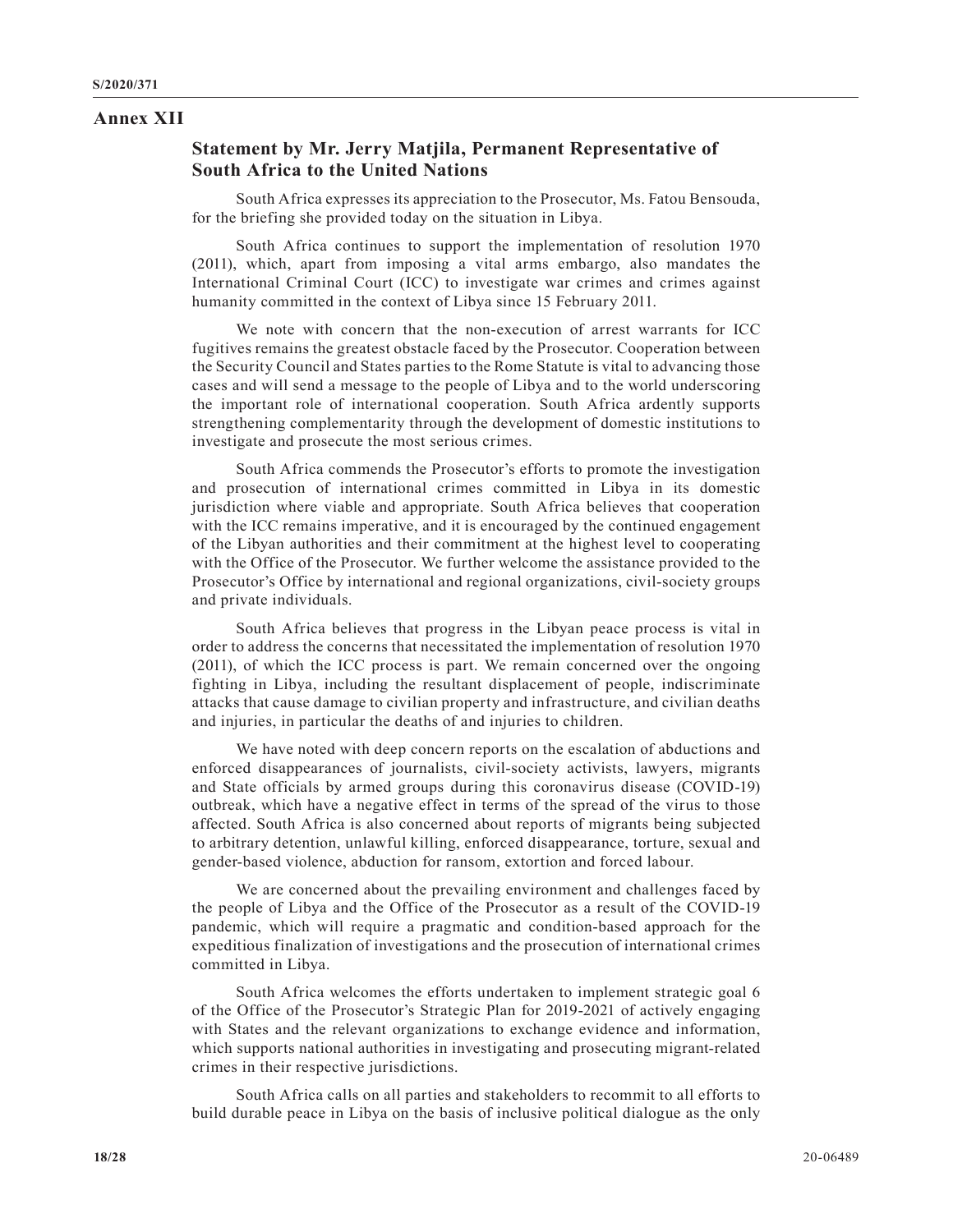viable means of achieving sustainable peace in the country. We also acknowledge and emphasize the role of the Security Council in promoting political dialogue and supporting all efforts to bring about a peaceful settlement of the conflict.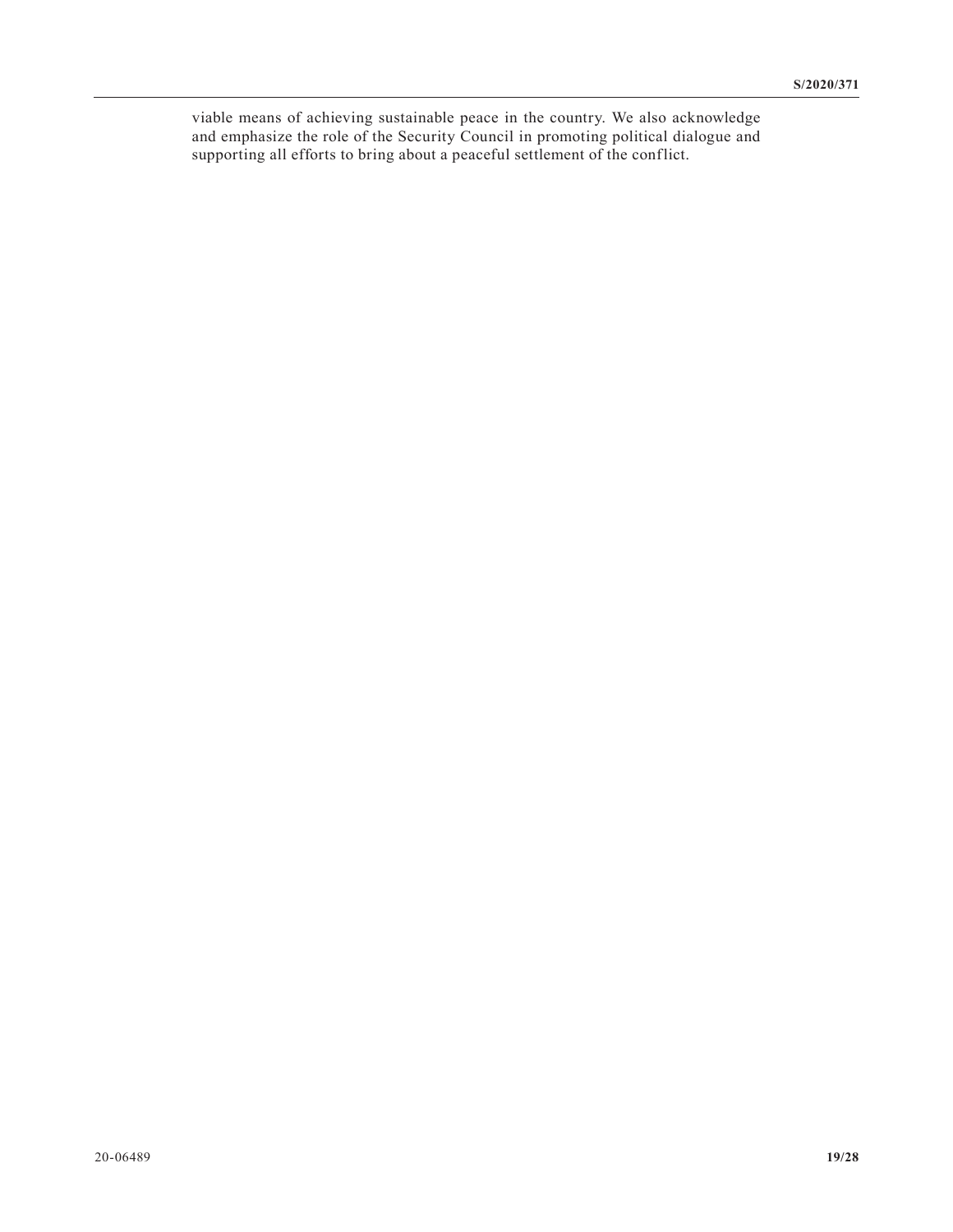#### **Annex XIII**

### **Statement by Mr. Kais Kabtani, Permanent Representative of Tunisia to the United Nations**

I thank Ms. Fatou Bensouda, Prosecutor of the International Criminal Court (ICC), for her nineteenth report and her informative briefing today. I also acknowledge the presence of the Permanent Representative of Libya and welcome him to the Council.

Let me begin by expressing Tunisia's unwavering commitment to the Rome Statute and voicing our support for the ICC in the fight against impunity. The advent of the only permanent international criminal court has been a major achievement in the development of the international criminal justice architecture. Supporting its independent and impartial work is essential to bring to account individuals responsible for the worst crimes known to humankind and so to help prevent the commission of such crimes in future.

Nearly a decade after the Council referred the Libyan situation to the ICC's Prosecutor, prospects for justice and lasting peace in Libya remain regrettably elusive. Tunisia remains gravely concerned about the endemic cycle of violence, atrocities and impunity in Libya, which is causing unspeakable suffering for the brotherly Libyan people.

The report of the ICC Prosecutor lists a wide-ranging spectrum of crimes allegedly perpetrated in Libya, including indiscriminate attacks on civilians, unlawful killing, torture, abduction, enforced disappearance, unlawful detention and other serious human rights abuses, including against migrants and refugees.

Tunisia reiterates its call on all parties to respect the key international humanitarian law principles of distinction, proportionality and precaution and to take constant care to protect civilians and civilian infrastructure during military operations. A sustained period of calm leading to a permanent ceasefire in Libya cannot be overemphasized.

Tunisia appreciates the ongoing mandated efforts of the ICC's Prosecutor and her Office in Libya, pursuant to resolution 1970 (2011) and the Rome Statute, in deterring would-be perpetrators, thus contributing to the prevention of future atrocities.

While being mindful of the apparent lack of enforcement of ICC arrest warrants and the impact of the coronavirus disease (COVID-19) on its fieldwork, Tunisia appreciates the progress that the Office of the Prosecutor has made towards bringing additional submissions before the ICC concerning migrant-related crimes, based on a flexible and evidence-based process.

The drafters of the Rome Statute mandated the ICC to be complementary of States, acting as a last resort — giving the primary responsibility to national courts where they are willing and able to genuinely prosecute international crimes.

Tunisia supports the ICC Prosecutor's efforts to actively encourage Libyanled prosecutions of crimes within the ICC's jurisdiction, in accordance with the complementarity scheme and taking into consideration the humbling realities of Libya's transition.

We welcome Libya's commitment to justice and the continued engagement of its competent authorities with the ICC as set out in the ICC Prosecutor's report, including on assistance requests. It is essential that the international community provide all assistance and support needed for empowering Libya's judicial system so as to enable genuine and consistent national proceedings according to the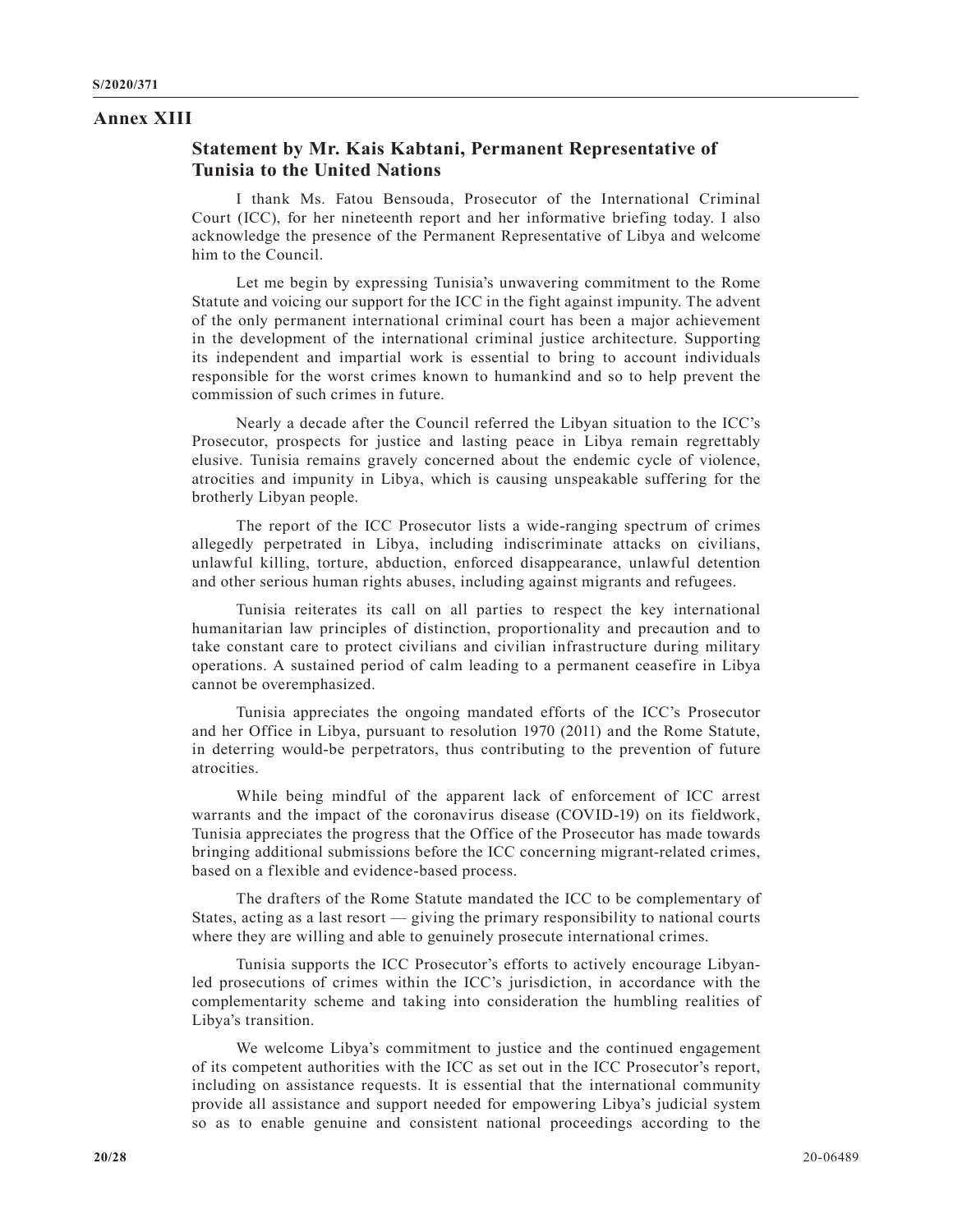highest standards, thus further strengthening the principles of cooperation and complementarity with the Court.

In this delicate context, the most pressing priority in Libya remains a commitment by the Libyan parties to a permanent ceasefire, creating conditions conducive to the political process and the fight against the COVID-19 pandemic.

Tunisia reiterates its call for a comprehensive and lasting political solution based on an intra-Libyan dialogue, free of any foreign intervention, that would preserve Libya's territorial integrity and sovereignty and spare its people the effects of conflict and chaos.

In closing, let me say that Tunisia believes that in transitional contexts, peace and accountability must be seen as mutually reinforcing in a way that uses appropriate mechanisms and ultimately promotes conflict transformation, victim healing and social harmony.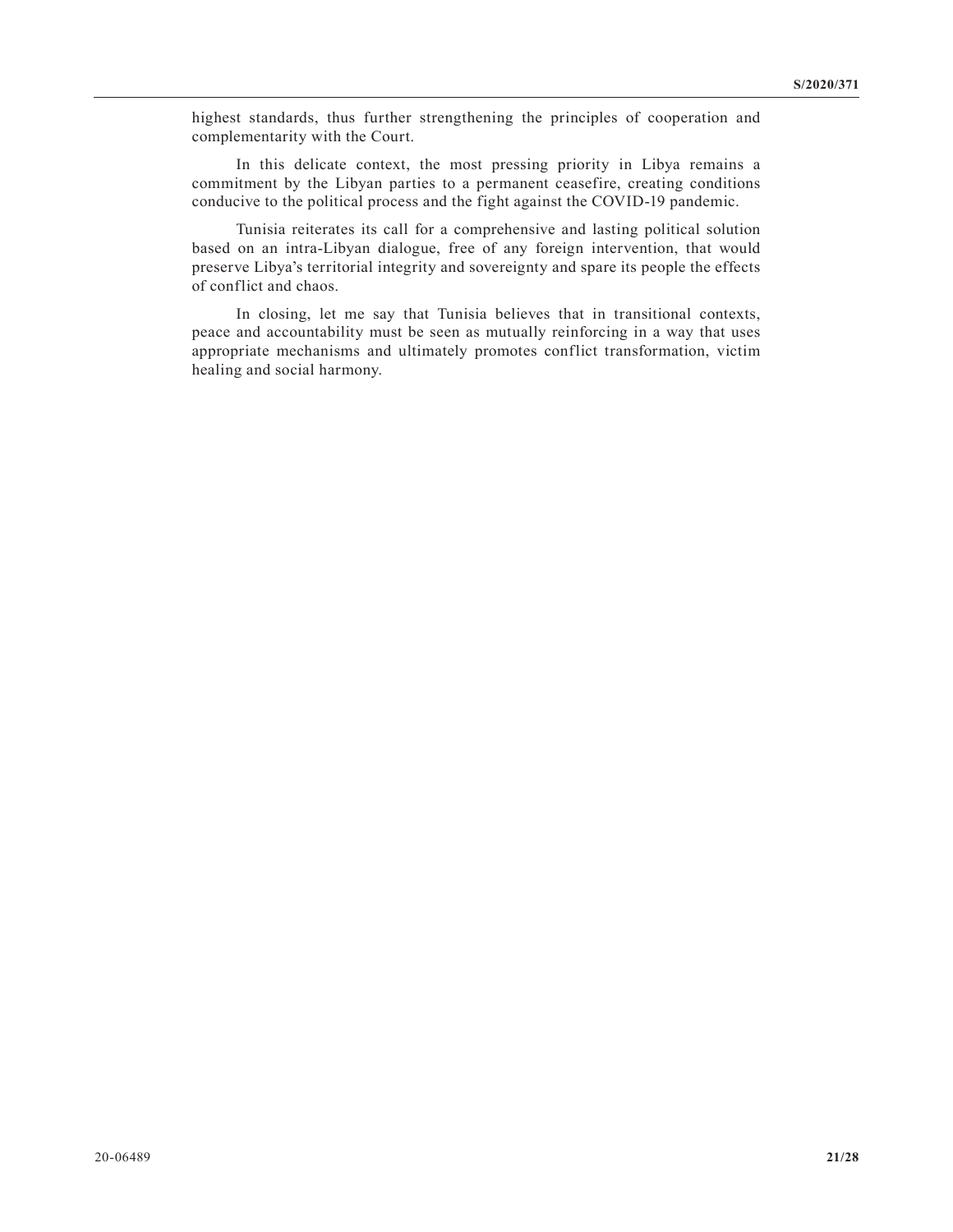#### **Annex XIV**

# **Statement by Mrs. Susan Dickson, Minister Counsellor and Legal Adviser of the United Kingdom of Great Britain and Northern Ireland to the United Nations**

It is a pleasure to see the Prosecutor, Ms. Bensouda, with us today, albeit in a slightly different format from what we are used to. I would like to thank the Prosecutor for briefing us today on her nineteenth report to the Security Council on the situation in Libya.

The United Kingdom strongly supports the work of the International Criminal Court (ICC) to tackle impunity and hold accountable those responsible for the most serious crimes in Libya. The Court's work is of vital importance, especially given the continued, flagrant breaches of international humanitarian law, including the ongoing targeting of civilian infrastructure and violations and abuses of international human rights law. It is particularly appalling, at a time when countries are facing an unprecedented shared threat from the coronavirus disease (COVID-19), that health-care facilities are among the civilian infrastructure that is apparently being deliberately targeted. Civilians, including migrants and refugees, are paying an unacceptable price with their lives during this conflict.

The United Kingdom is clear in its view that civilians should be protected in armed conflict and that when they are targeted — including through sexual and gender-based violence — those responsible for violations of the law should be held accountable. The United Kingdom will continue to support the ICC in the crucial role it has to play in making this happen. We welcome the progress that the Prosecutor is making in her investigations, including her work on new warrants.

The United Kingdom is grateful for the Prosecutor's updates on the cases against Mr. Al-Qadhafi, Mr. Al-Werfalli and Mr. Al-Tuhamy. We note the rejection of Mr. Al-Qadhafi's appeal by the ICC Appeals Chamber, when it upheld the decision of the Pre-Trial Chamber and dismissed Mr. Al-Qadhafi's admissibility challenge. We note with particular concern reports of Mr. Al-Werfalli's continued involvement in serious crime three years after the first arrest warrant was issued for him.

We continue to support the Prosecutor's call for all relevant States, including States parties to the Rome Statute and non-party States, to cooperate with the ICC in the arrest and surrender of warranted individuals.

We note the reports of escalating violence in and around Tripoli leading to the death, injury and displacement of significant numbers of civilians. Reports of shelling and airstrikes that may constitute a violation of international humanitarian law are especially worrying. It is not acceptable that civilians, including migrants and refugees, remain at risk; that is why it is imperative that all parties cease fighting.

The United Kingdom notes the references in the Prosecutor's report once again to indiscriminate abductions, arbitrary detentions and extrajudicial killings; these are unacceptable. We are particularly concerned at the fact that member of the House of Representatives Siham Sergewa remains missing, and we are pleased that the ICC's investigations continue.

It is clear that the ongoing conflict is having an unacceptable impact on the humanitarian and human rights situation in Libya. We continue to urge the Libyan parties to cease fighting and to engage in constructive dialogue. An inclusive political solution, as set out by the Berlin Conference, offers the best hope for the stability and future prosperity that the Libyan people need and deserve. We continue to call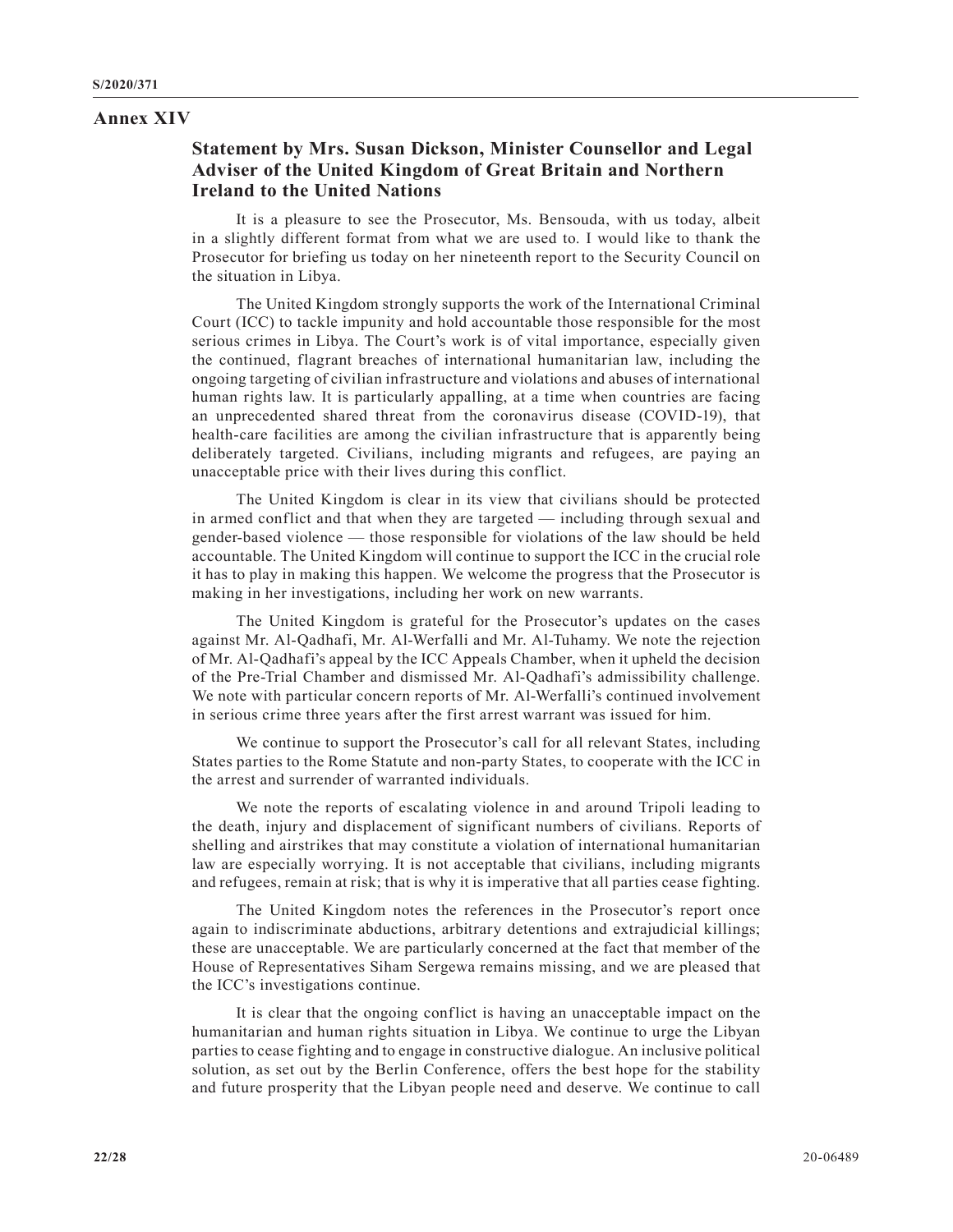on all parties to the conflict to comply with their obligations under international law, including international humanitarian law.

Support for international criminal justice remains central to the United Kingdom's foreign policy. We continue strongly to support the mission of the ICC, including getting justice for victims, and are committed to continuing to provide our full support to the Prosecutor and her team in their ongoing investigations in Libya.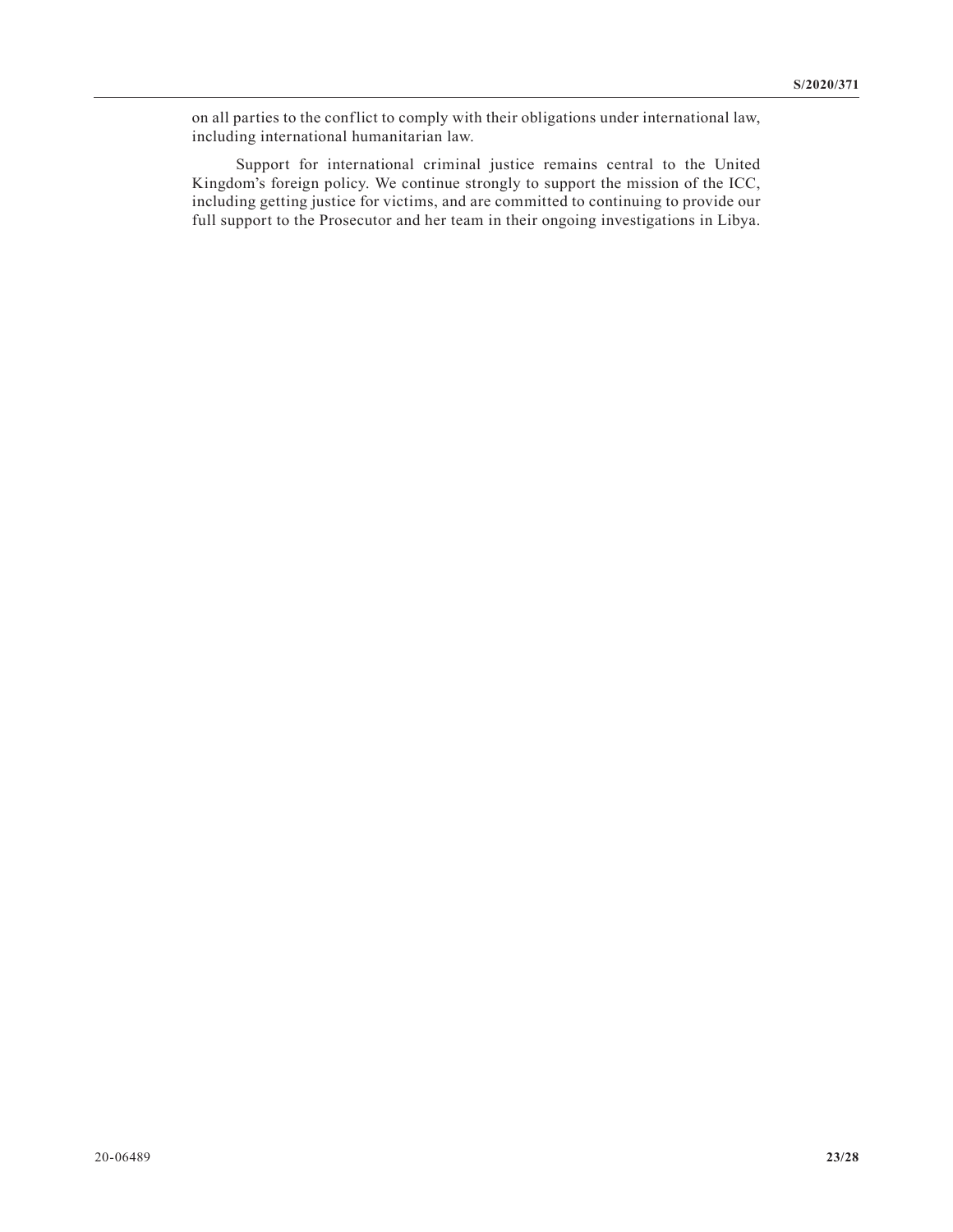#### **Annex XV**

# **Statement by Mr. Mark Simonoff, Minister Counsellor of the United States of America to the United Nations**

It is shameful that several of the most notorious perpetrators of crimes against the Libyan people this past decade continue to enjoy impunity. Saif Al-Islam Al-Qadhafi, Mahmoud Al-Werfalli, Al-Tuhamy Mohamed Khaled and Abdullah Al-Senussi should face justice for their alleged crimes. We call on those who harbour Saif Al-Islam Al-Qadhafi and Mahmoud Al-Werfalli to deliver them to the Libyan authorities immediately. We also call on those who shelter Al-Tuhamy Mohamed Khaled, the former head of Libya's notorious Internal Security Agency, to end their protection of this perpetrator. We are monitoring the status of the Supreme Court of Libya's case against Abdullah Al-Senussi.

Accountability for the architects of Libya's darkest days would bring justice to the victims of these atrocities and their families and help ensure that they are not forgotten. It would also deliver a powerful deterrent message to potential future abusers and to those involved in the current conflict who may be guilty of atrocities. The United States Government continues to receive other reports of human rights abuses in Libya occurring today. Accounts include arbitrary killings, forced disappearances, unlawful detention, torture, human trafficking and sexual violence. The conflict in Libya is destabilizing the region and has displaced many, including migrants and refugees.

Libyan militia groups and security forces on all sides, as well as their international backers, stand accused of perpetrating those human rights abuses. We are deeply alarmed and continue to call for de-escalation and a ceasefire to end those abuses and permit Libyans to address the threat posed by the coronavirus disease pandemic. Libya's political and security instability has created an environment conducive to the commission of human rights abuses. In an effort to address that environment, the United States continues to oppose foreign military intervention in Libya and to support a rapid return to a political process, and we thank Acting Special Representative Stephanie Williams and her team for their ongoing efforts to secure a negotiated political solution to the crisis.

The United States has historically been, and will continue to be, a strong supporter of meaningful accountability and justice for victims of atrocities through appropriate mechanisms. Perpetrators of atrocity crimes must face justice, but we must also be careful to use the right tools for each situation.

I must reiterate our long-standing and principled objection to any assertion of International Criminal Court (ICC) jurisdiction over nationals of States that are not party to the Rome Statute, absent a Security Council referral or the consent of such States. Our concerns regarding the ICC and the situation in Libya are well known. Our position on the ICC in no way diminishes the United States' commitment to supporting accountability for atrocity crimes, violations of international humanitarian law and gross violations of human rights.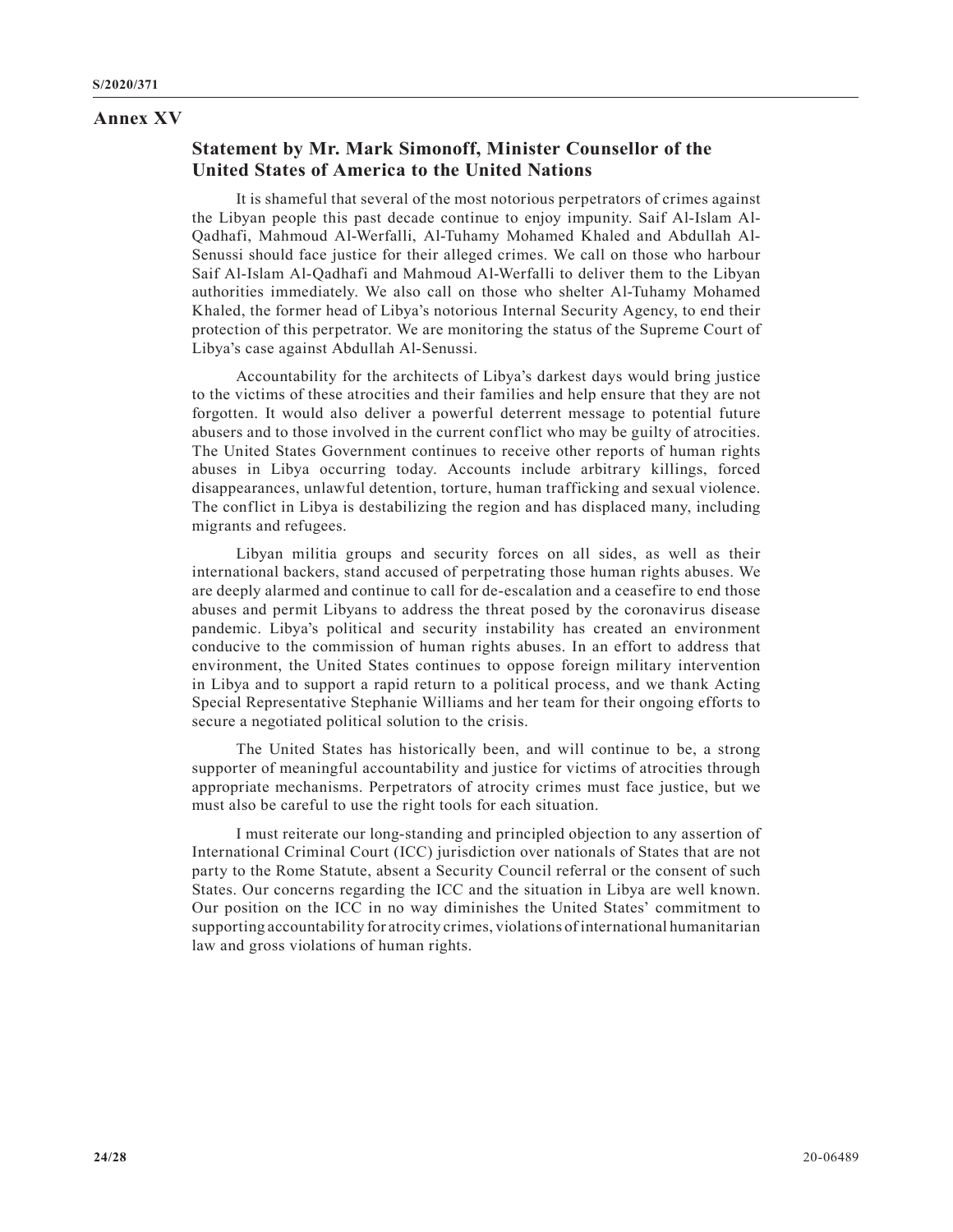#### **Annex XVI**

# **Statement by Mr. Pham Hai Anh, Deputy Permanent Representative of the Socialist Republic of Viet Nam to the United Nations**

We continue to pay close attention to the situation in Libya. We are concerned that despite the agreement on the humanitarian truce in March, the security situation in Libya has worsened.

Attacks on civilians continued to take place, especially targeted ones and those on schools and health-care facilities, as mentioned in the first-quarter report of the United Nations Support Mission in Libya (UNSMIL) on civilian casualties. The ongoing hostilities will only exacerbate the sufferings of the Libyan people, especially in the context of the coronavirus disease (COVID-19) pandemic.

Viet Nam is further concerned about the recent lack of progress towards a peaceful political solution in Libya. The best hope for long-term peace and stability in Libya is to achieve a political, peaceful and long-term solution on the basis of respect for Libya's independence and sovereignty and through an inclusive Libyanled and -owned process in line with the three tracks — political, military and economic — set out in the resolution 2510 (2020) on the Berlin Conference on Libya.

In this difficult time of COVID-19, we reiterate the importance of dialogue over warfare and of the implementation of the arms embargo. The role of the United Nations, UNSMIL, regional organizations and the neighbouring countries of Libya will continue to be crucial to promoting peace in Libya. In that connection, Viet Nam wishes to stress the following.

First, in the spirit of the month of Ramadan, the relevant parties in Libya should immediately stop the ongoing hostilities, uphold their commitment to the truce, fully respect international humanitarian law, stop targeting civilians and civilian objects, allow unhindered humanitarian access to assist those in need and combat the COVID-19 pandemic.

Secondly, peace talks under the political, security and economic tracks should be resumed as soon as possible. All support should continue, including through remote means if necessary. A new Special Representative of the Secretary-General for Libya should be appointed as soon as possible to effectively assist that process.

Thirdly, Viet Nam reiterates its consistent position that the State has the primary responsibility for the implementation of international humanitarian law and the prevention and suppression of serious criminal acts such as war crimes, crimes against humanity and the crime of aggression. The establishment of accountability for serious criminal acts and violations of international humanitarian law shall be conducted in accordance with the fundamental principles of international law on the independence and sovereignty of States.

In conclusion, Viet Nam would like to reaffirm our strong support for the pursuit of peace, stability, development and the national unity of Libya.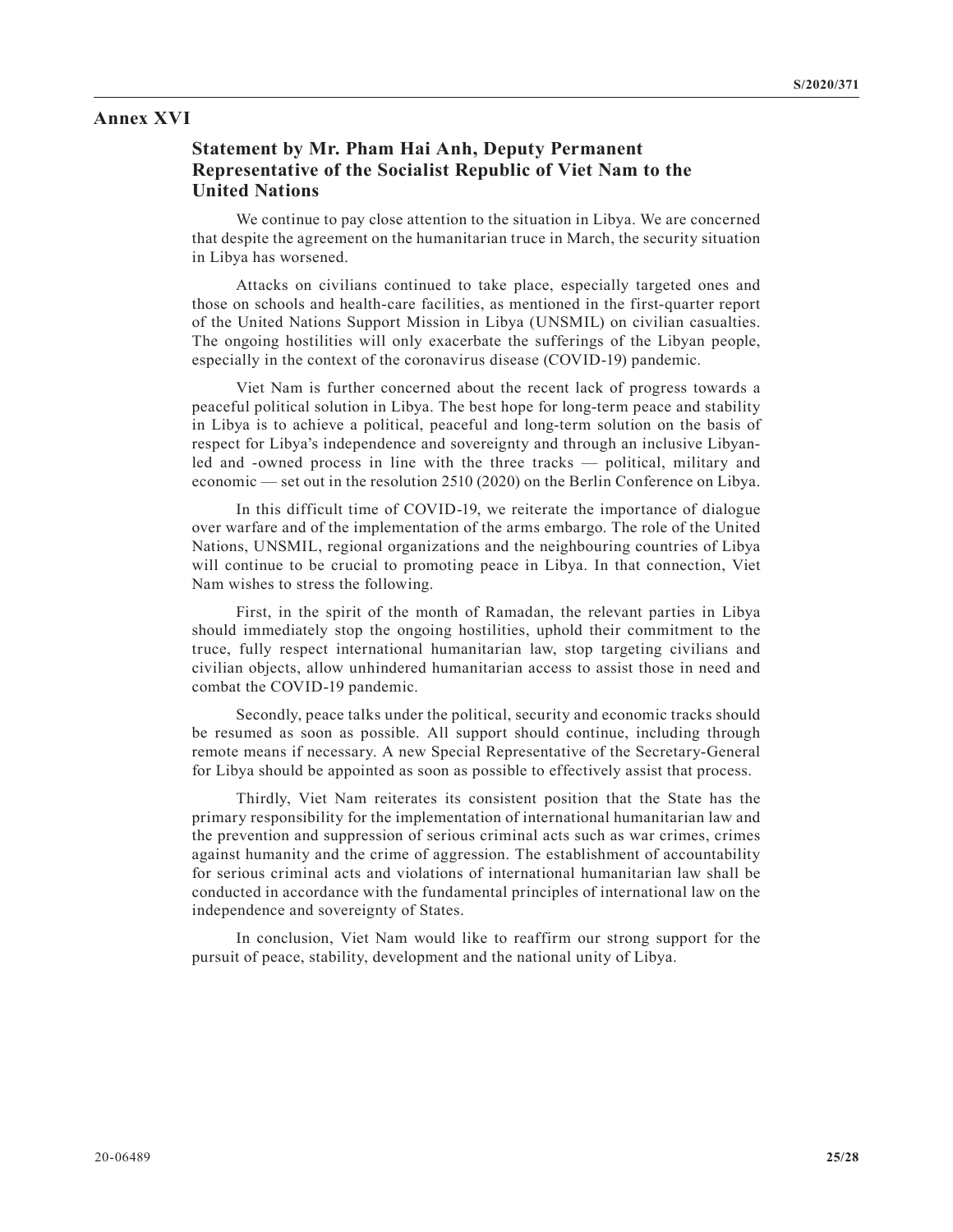#### **Annex XVII**

# **Statement by Mr. Taher Elsonni, Permanent Representative of the State of Libya to the United Nations**

At the outset, I would like to congratulate the President of the Security Council for this month and wish him every success in his tasks. I would also like to thank Ms. Bensouda for her briefing today.

Achieving justice throughout Libyan territory is a responsibility that falls under Libyan sovereignty and national jurisdiction. However, in accordance with the relevant Security Council resolutions, we also reaffirm our continued cooperation with and support of the complementing role of the International Criminal Court (ICC), as highlighted by Ms. Bensouda on many occasions and in various reports. We believe in the mandate of the national judiciary system to prosecute the accused in accordance with the Libyan penal code, in furtherance of Libya's sovereignty over its territory and citizens. In addition, the Libyan judiciary is committed to ensuring a fair and impartial trial for all its accused, including fugitives and outlaws.

The national judiciary system is determined to prosecute all those who have committed violations of any type on Libyan soil. Their crimes shall not be subject to a statute of limitations. In that regard, we would like to emphasize that the Libyan judiciary system monitors all violations and crimes, particularly those committed by war criminal Khalifa Haftar since the attack on Tripoli and its outskirts on 4 April 2019. Those include the numerous violations he has committed in other Libyan cities, such as kidnapping, killing and public executions in Benghazi in the east, the Murzuq massacre in the south, the massacre of the military school students in Tripoli and many other violations.

In that regard, the military prosecutor in Libya has issued warrants for the arrest of a number of criminals and outlaws — first and foremost of war criminal Khalifa Haftar and other leaders under his command. We also wish to inform the Council that my Government is finalizing its third report, to be issued by the Joint Committee for Monitoring and Documenting Human Rights Violations, in accordance with Government of National Accord decree 735-2019. The report will soon be shared with the ICC and the Council.

As stated in Ms. Bensouda's briefing today, which covers the past six months, and her previous seventeenth and eighteenth reports, Mr. Haftar's forces are explicitly accused of numerous war crimes, from air strikes and the indiscriminate bombing of civilians and civilian facilities to other serious violations, the latest of which was the 7 April bombardment of Al-Hadaba General Hospital in Tripoli, which was treating patients who had contracted the coronavirus disease (COVID-19). That led to several iterations of the closure of the hospital and terrified patients and medical staff. In addition, the provision of water, gas, and electricity to the city had to be shut off. Those violations were firmly condemned by the Secretary-General and many countries. At a time when the entire world is facing anxiety and panic due to the pandemic, this tragedy exacerbates the current crisis faced by civilians in my country.

As for the concerns expressed in the report about the situation of illegal migrants, we would like to emphasize that my Government has taken a number of swift measures to protect them, such as expediting their transfer from conflict areas, and is cooperating with specialized United Nations agencies to monitor their living and medical conditions. However, that may not be enough. As mentioned in a recent report on the implementation of resolution 2437 (2018) (see S/2019/711), an air strike against a migrant detention centre in Tajoura in July 2019 killed 53 migrants and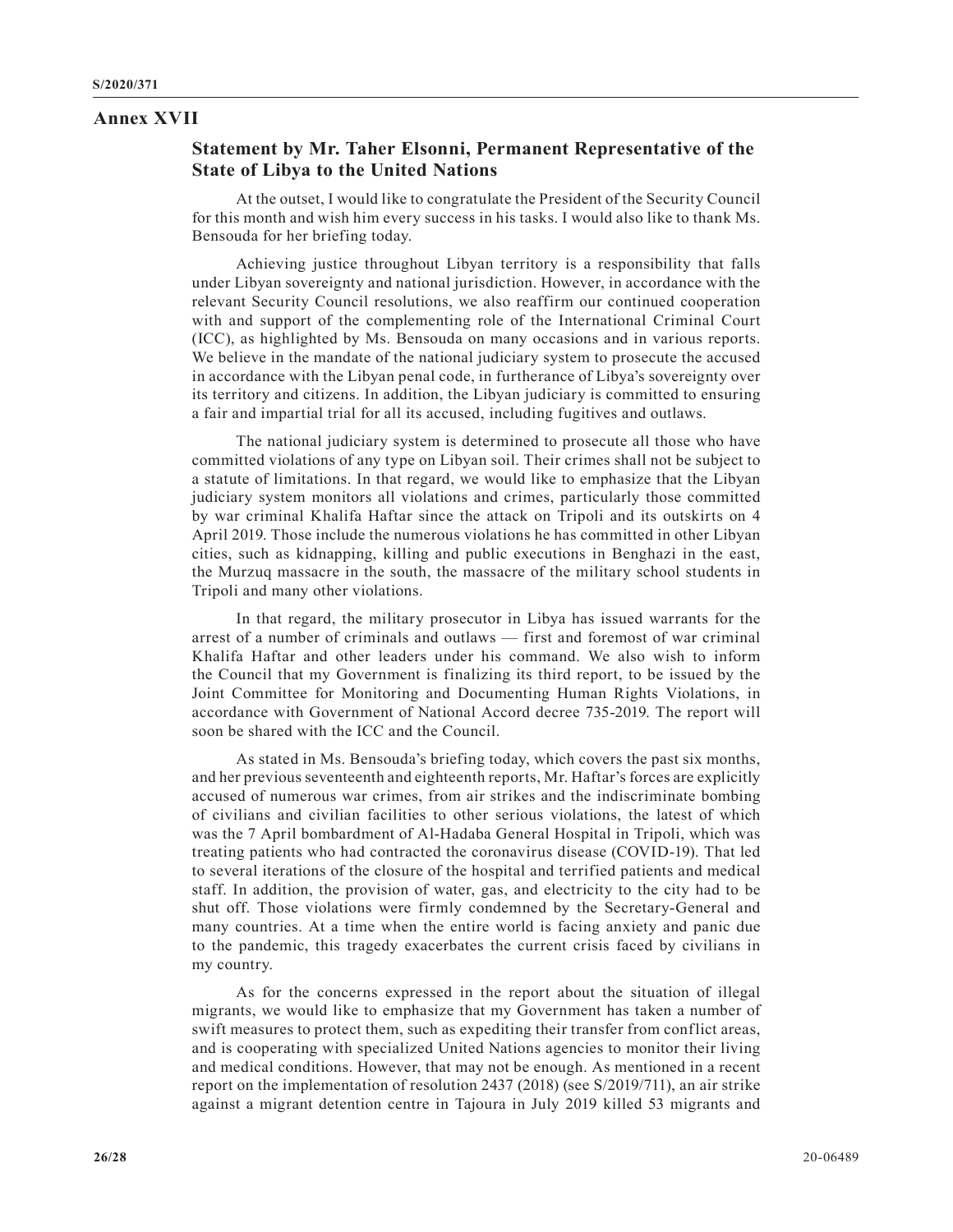injured 130 — an example of how Mr. Haftar and his militias deliberately target these detention centres.

We thank Ms. Bensouda for her reports and findings, which, as she has consistently said, seek to uncover war crimes and crimes against humanity in Libya and to hold their perpetrators accountable. The questions on the table now are: What is next? What are we going to do with all the findings and evidence provided today and in previous reports? What is the ICC waiting for to hold accountable all those responsible for the violations mentioned today and perpetrated by the so-called National Army? Who is ultimately responsible?

According to article 28 (a) of the Rome Statute of the ICC,

"A military commander or person effectively acting as a military commander shall be criminally responsible for crimes within the jurisdiction of the Court committed by forces under his or her effective command and control, or effective authority and control as the case may be, as a result of his or her failure to exercise control properly over such forces".

Swift action was taken against Mahmoud Al-Werfalli — who, incidentally, is being promoted by Mr. Haftar and is fighting in the outskirts of Tripoli as we speak — for his crimes, based on the evidence found. We might ask, what is the difference between his crimes and Mr. Haftar's massive crimes against humanity and human rights violations, which targeted and killing thousands of innocent people, if Mr. Haftar and his commanders have publicly claimed responsibility for many of those crimes?

According to Article 7 of the Rome Statute, a crime against humanity

"means any of the following acts when committed as part of a widespread or systematic attack directed against any civilian population, with knowledge of the attack: (a) Murder; (b) Extermination; (c) Enslavement; (d) Deportation or forcible transfer of population".

And these are only some of the crimes Mr. Haftar has committed, as confirmed in the report. Another question emerges. What about the countries and officials outside Libya who support and finance those grave violations? Does that not entail joint responsibility? What about the use of mercenaries from several nationalities to carry out such violations, as mentioned by name in reports of the Council's Committee established pursuant to resolution 1970 (2011) concerning Libya? What about the countries that finance and provide the arms needed to perpetrate such human rights violations?

I remind Ms. Bensouda that the ICC is not a human rights organization created to simply list violations and crimes. The Court is also mandated to investigate and prosecute. We therefore hope that, in consideration of my statement and the questions I have just posed, the ICC will work in cooperation with the Committee established pursuant to resolution 1970 (2011) concerning Libya and its Panel of Experts to ensure that the evidence and findings are consistent and that the accused are clearly and explicitly identified and held to account.

Although this is an ICC briefing, I would like to remind the Council of its responsibility towards my country and of the importance of taking a firm stand for justice and accountability. As everyone is aware, the aggressor continues his attacks despite his false announcement of a humanitarian truce, immediately after which he deliberately targeted civilians in the centre of Tripoli and elsewhere. In the area of Zenata, for example, he killed and wounded dozens, ignoring and disregarding the efforts, initiatives and calls of Moscow, Berlin and others. Furthermore, one week ago, he announced a coup against the political agreement and all the legitimate State